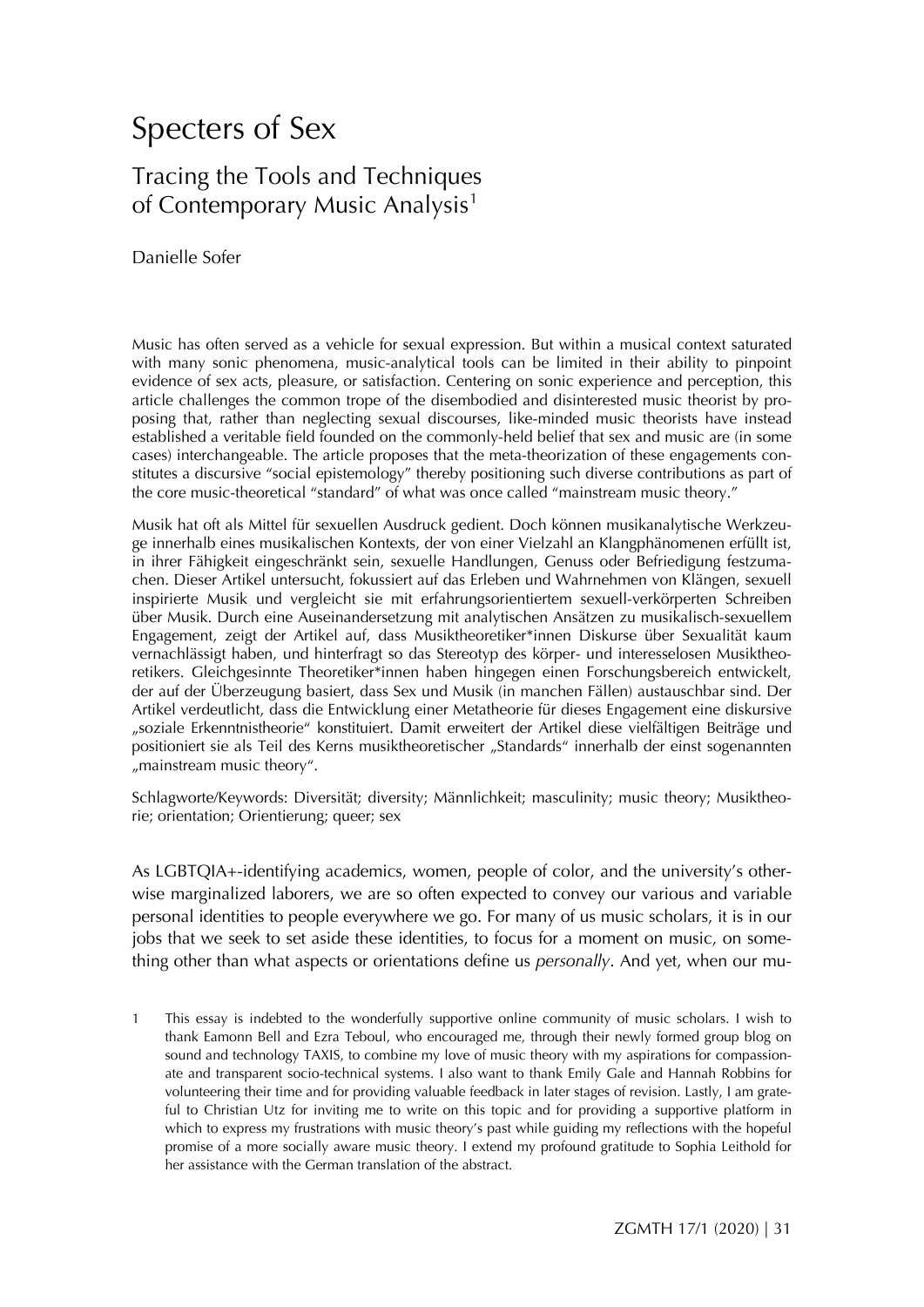sical life intersects with our sexual life, it can be expected that we will speak candidly about our research – our music – while also being prepared to speak vulnerably, to expose intimate aspects of our identity in the context of this very focused and somewhat publicly visible exchange. My own research into sexuality in electronic music is inextricable from these vulnerabilities and often appears to solicit and invite inappropriate comments from colleagues who might otherwise have avoided remarking on my sexual interests. I often weigh the value of my work against the risks and sacrifices that accompany any blurring of my personal and professional identities. To quote the opening of Suzanne Cusick's momentous article "On a Lesbian Relationship with Music: A Serious Effort Not to Think Straight": "I have great fear […]. To speak publicly and truly about my own musicality (as private a part of me as my 'sexuality' – and frightening to speak of for that, but more frightening still because it is more completely a part of me than that which the world calls 'sex,' being also the fabric of my public life).<sup>"[2](#page-1-0)</sup> Cusick exposes her vulnerability when writing about her need "to understand what relationship, if any, I could suppose to exist between my being a lesbian and my being a musician, a musicologist."[3](#page-1-0) Whereas Cusick's intention was that her investigation would amount to "an assemblage of notes that constitute the less private parts of an interior conversation among the several selves I am, several selves I have been [...],"<sup>[4](#page-1-0)</sup> her candidness resonated so strongly with her musicological colleagues that many of us since have embarked on similar expeditions of self-discovery.<sup>5</sup>

One understands Cusick's hesitation when considering that, when *Queering the Pitch*  (the book in which the quoted essay appears) was published in 1994, music scholars were embroiled in bitter debates about the merits of embodiment in music, of whether and how bodies figured into musical performance as well as the merits of acknowledging the sensory and, therefore, bodily necessity of engaging listening as a scholarly practice. These debates came relatively late to music theorists. Ellie Hisama remembers her introduction to "feminist music theory" – feminism being the common disciplinary lens through which music scholars encountered issues of gender and sexuality:

As an undergraduate music major interested in graduate study in music theory, I asked Joseph Straus, with whom I was taking an independent study in music theory and feminism, if he knew of any published work in feminist music theory. The only relevant writing he could think of was Susan McClary's "Pitches, Expression, Ideology," from the little-known journal *Enclitic* (1983). After reading this article (which I still reference when teaching Schubert Lieder), I corresponded with McClary, and we set up a meeting during her visit to New York [...].<sup>[6](#page-1-0)</sup>

McClary's incomparable achievements and impact as a music scholar, through her contributions from early music to dodecaphony, from analysis to cultural studies, within and outside of music, and subjects far and in between, caused an immense shift in rhetoric and even gave rise to new definitions of musical scholarship in the twenty-first century.<sup>[7](#page-1-0)</sup> Her monumental book *Feminine Endings*, first published in 1991 (reissued in 2002), wres-

- <span id="page-1-0"></span>2 Cusick 2006, 67.
- 3 Ibid., 69.
- 4 Ibid.
- 5 Taylor 2012, Wilbourne 2015, Maus 2019.
- 6 Hisama 2018, 81.
- 7 Indeed, it seems likely that James Hepokoski was inspired to expand the notion of sonata form in light of McClary's findings in his article "Masculine. Feminine" (Hepokoski 1994, 494n2), a predecessor to the more encompassing theory later penned with Warren Darcy (Hepokoski/Darcy 2006, 146–147).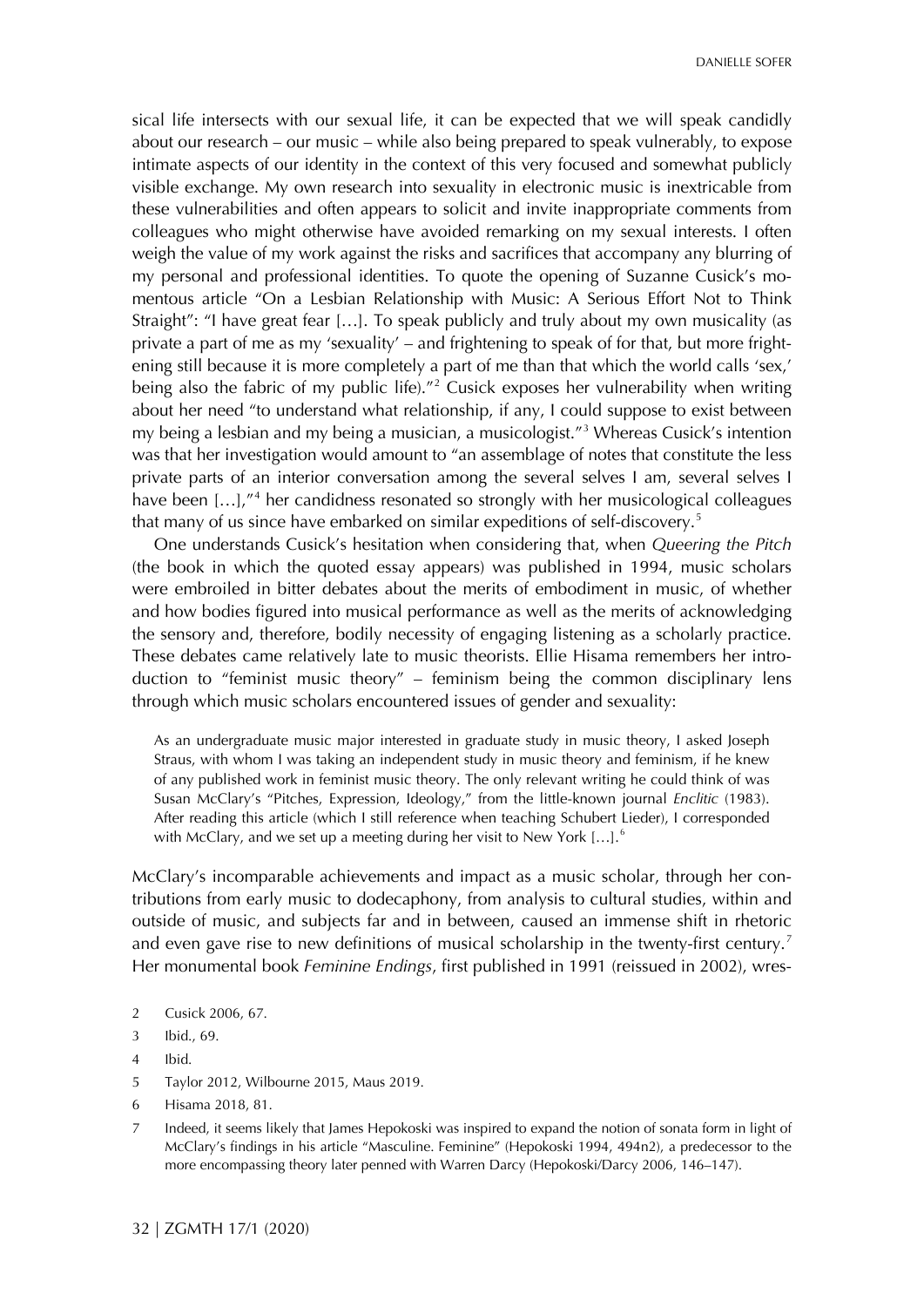SPECTERS OF SEX

tles with music's hermeneutics of sexuality in that each of its seven chapters takes to task sex in its literal, figurative, metaphorical, and physical manifestations *through* music.[8](#page-2-0) Inspired by McClary, I have aimed through my own work to redraw an interdisciplinary axis of inclusion that insists on sexuality as a crucial and robust paradigm at the intersection of music, society, and technology, a task I do not see as necessarily distinct from music theory's core endeavors.

This article offers a critical overview of sexual discourses in music theory, analytical strategies that, when collected together, illuminate how a social epistemology has emerged in the last thirty years since the publication of McClary's *Feminine Endings*. In what follows, I introduce a number of analytical contexts that seem to diverge stylistically and chronologically. However, the literature reviewed below, following Cusick's proposition, shares inspiration from musico-sexual encounters that, together, define a clear historical impetus for experiential sexually-embodied writing about music. Amassing several such contributions together, I show how, more than merely self-indulgent, McClary's and Cusick's respective contributions serve as ground upon which they, alongside other likeminded theorists, established a veritable field of sexually-oriented music theory. Given this field's diffusion of thought, I take the task of parsing musico-sexual discourses and suggesting why, despite approaches to music theory that are conscious of difference, these writings have been slow to compel women, LGBTQIA+-identifying people, or those identifying with the demographic labels of Black, Brown, Asian, and the infamous "other" category (commonly subsumed under the "Race and Ethnicity" section of census surveys) to stick around. $9$ 

#### MUSICO-SEXUAL ORIENTATIONS

In his 1993 essay "Masculine Discourse in Music Theory," Fred Maus presents two strands of music theory discourse that had become apparent by the 1980s and 1990s: (1) the "mainstream music theory" strand, which valorizes "technical" approaches advanced by music theorists advocating for the discipline's scientific affiliations, including Milton Babbitt and Peter Westergaard; and (2) "non-technical" approaches, or what Maus terms "literary theory" approaches or "nontechnical writing" about music evinced by John Rahn and Benjamin Boretz (both students of Babbitt's), as well as music theory's "contextual" and "phenomenological" approaches.<sup>[10](#page-2-0)</sup> We can decipher yet a third "embodied" discur-

- <span id="page-2-0"></span>8 McClary 1991.
- 9 Historically, the social sciences have used "race" to refer to a person's biological origins as compared to the socio-cultural origins of one's "ethnicity." However, in Denton and Deane's (2010, 68) observation, "At the most basic level, even the distinction between race and ethnicity is not clear. […] The conceptual distinction is easily challenged when we consider, for example, that African Americans, darkskinned Caribbeans and black Nigerians will identify (and be identified by others) as members of a shared race, essentially having their ethnicity racialized." Anecdotally, I experience this tension when, as a Jewish person, I face discrimination from Ashkenazi Jews for my Sephardic Mizrahi (i.e. "oriental") heritage, a distinction that is biological as well as socio-cultural (see also Roby 2015, 172–173). Given such complications, particularly as "ethnic" categories become racialized in the reception and categorization of music, I use the terms "race" or "racialized" throughout this article when referring to difference or exclusion on the basis of (actual or perceived) physical features, including skin color, appearance, or otherwise.
- 10 Maus 1993, 267. Maus's essay focuses primarily on music theorists employed and/or educated like himself at Princeton University, where he admits that, as a graduate student, he was hardly aware that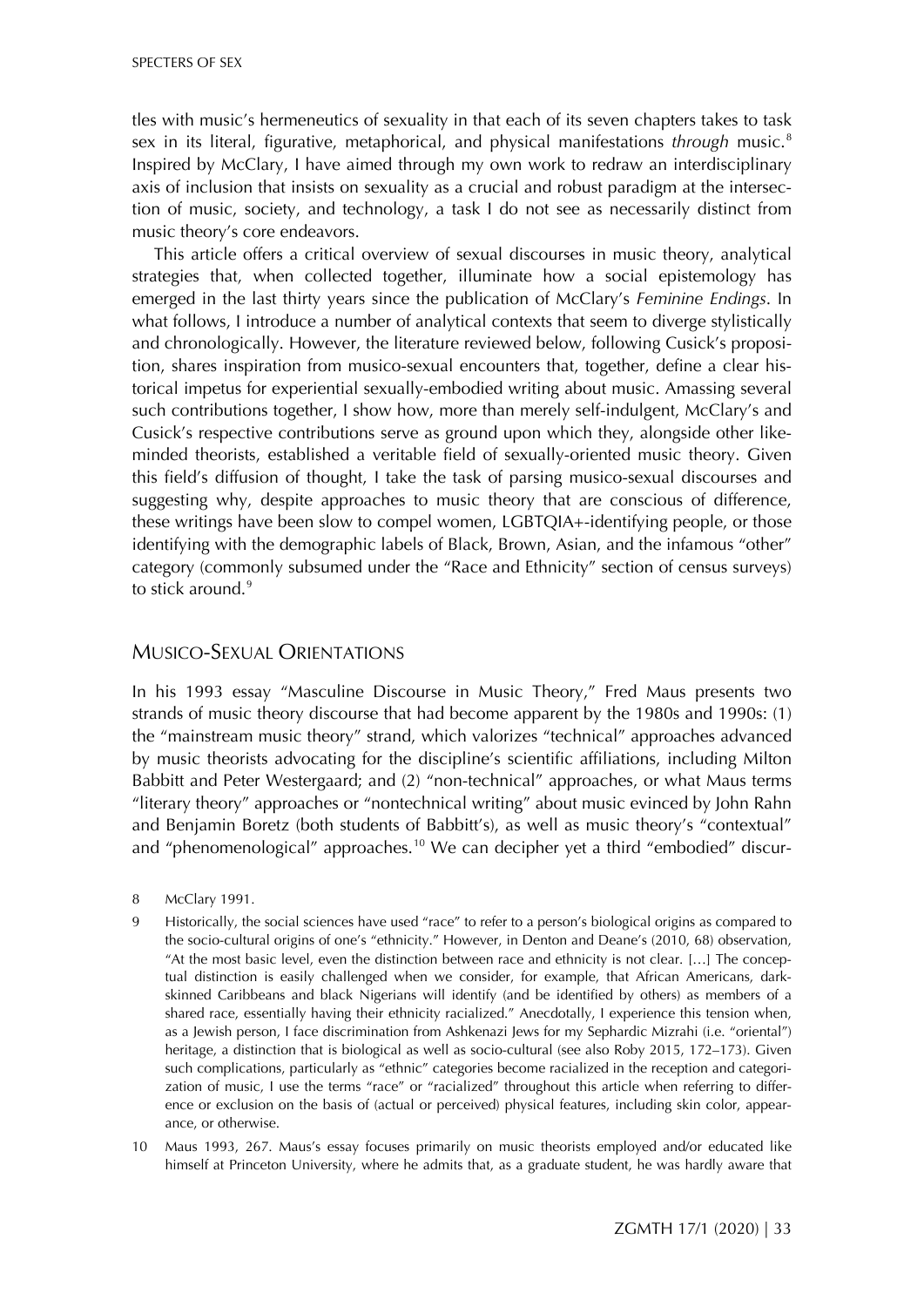sive strand emerging from Maus's own narrative. Positioning Maus alongside Cusick, Joseph Straus describes this third vein as one that understands music "through our prior, intimate knowledge of our own bodies […] by encoding bodily experience."[11](#page-3-0) Whereas Maus lumps the second and third strands together as "alternative approaches [that] per-sist, dimly, naggingly, around the edges of the professionally central technical theories,"<sup>[12](#page-3-0)</sup> it is my feeling that work that explicitly names gender and sexuality, as well as race – which I deem inseparable from discussions of gender and sex in music – is now deserving and requiring of special disciplinary consideration. This is the task of the present article.

Music theorists have embraced embodied perspectives of music analysis since the discipline's scholarly beginnings – even those Maus might have envisioned as subscribers to his "technical" category. Already in 1967, Edward T. Cone (like Babbitt, Westergaard, Rahn, and Boretz – the theorists Maus mentions – based at Princeton) elevated musictheoretical discourses through a rhetorical investigation into the experiential nuances of Schoenberg's *Klavierstück* op. 33a, in a hypothetical test of the divergences between listeners' hearing of the original composition and its inversion or "mirror" structures.[13](#page-3-0) Cone intended to point out how (a poor) analysis might ignore the experiential facets of listening – what he termed "orientation" – by attending too closely to geometric figurations of the work's construction. In distinction from such a simplistic interpretation, Cone envisioned "orientation" as "[resting] not on the internal consistency of the system, but on some connection between the axioms and rules of inference on the one hand, and the external world on the other – whether that world is represented by acoustics, psychology, physiology, or history."[14](#page-3-0) That is, music on its own does not determine one's analytic orientation; rather, listeners intuit musical structure by negotiating the "axioms" intrinsic to the musical composition simultaneously shaped by the situation within which one hears this music. Not only do individual musical works imbue qualities from compositional context – when, where, and how the music was composed – but Cone expected a successful analysis to take stock of "the external world" – whether by way of "acoustics, psychology, physiology, or history" and the analyst's *own* "orientations." This latter proposition reads as an invitation to examine and assess music theorists' variable "orientations" as valid meta-theoretical grounds for understanding the state of the field.

Cone concludes that analytical "conventions" tend to emerge only after listeners receive enough reinforcement for certain tasks, through repetition of analytical actions or listening behaviors. In the late 1980s, just before Cusick's and McClary's respective contributions mentioned earlier, two theorists embarked on empirical investigations to prove Cone's intuitions (not mentioned explicitly) about listening orientations and their reinforcement through repeated action. Máriá Sági and Iván Vitányi performed "psychosociological" experiments over fifteen years to prove listeners' "generative" musical ability – the ability to synthesize musical style to create minor musical variations. The investi-

there could have been other perspectives driving music-theoretical discourse. To some extent, Princeton's theorists did hold a heavy hand in controlling the direction of pedagogic and scholarly musictheoretical inquiry (Shreffler 2000); and yet, whether or not this trend was truly global is questionable, my primary contention nevertheless is that this is certainly no longer the case.

<span id="page-3-0"></span><sup>11</sup> Straus 2006, 121.

<sup>12</sup> Maus 1993, 267.

<sup>13</sup> Cone 1967.

<sup>14</sup> Ibid., 47.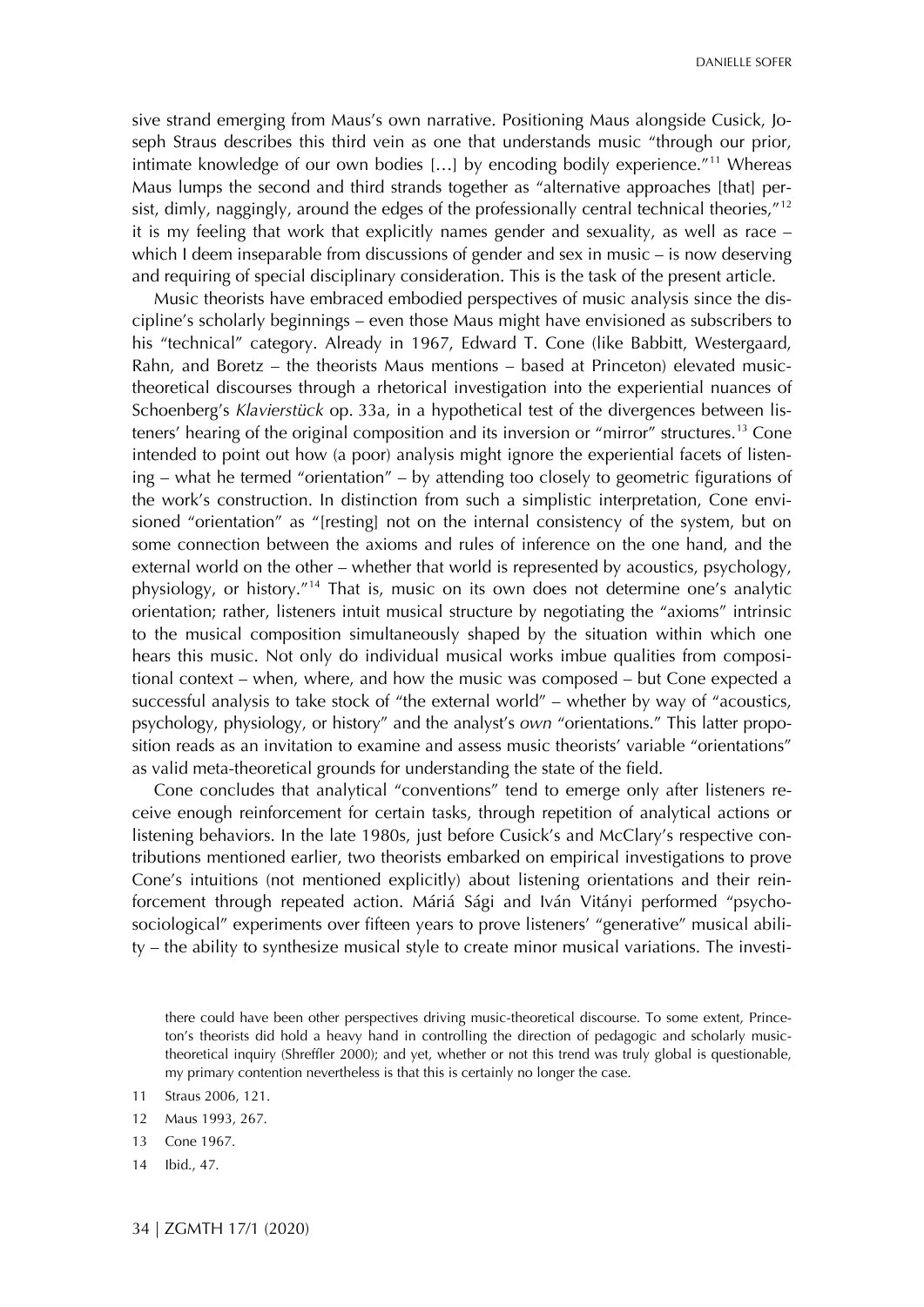gators concluded that "generative ability determines also the spectrum of receptive experience." In cases where

the "vocabulary" of the listener's generative musical ability and the composition listened to have nothing in common: in such cases no receptive experience comes about. These are the impressions of a listener brought up on Classical and Romantic music when hearing the works of, say, Webern or Bartók (not to speak of Boulez, Stockhausen, or Ligeti). He does not meet a single fa-miliar structure: he feels as though he were in a barren desert.<sup>[15](#page-4-0)</sup>

So, if listeners are exposed to music outside of their *idiolect*, or range of musical expe-rience,<sup>[16](#page-4-0)</sup> they will be hard-pressed to comprehend its structure; but if, conversely, intimately familiar – say a post-graduate student or professor of this music – these structures will be so engrained as to "appear" forthright, even intuitive. Where Sági and Vitányi were concerned with the synthesis of *music-compositional* generative ability, Cone was more interested in a kind of *analytical* generative ability, the ability to elucidate musical meaning by investments in a practiced music-theoretical "standard," a term he had intro-duced already in an earlier essay.<sup>[17](#page-4-0)</sup> Combined with Sági and Vitányi's findings, there may even be grounds for concluding that composers or artists who listen to a lot of sexuallyinspired music would generate music along similar compositional constraints, perhaps using cognate expressions by mimicking the gait, pulsation, timbre, rhythm, or tensions of previous works. Likewise, music theorists who devote considerable attention to experiential sexually-embodied writing *about* music would adopt idioms familiar to that discourse such that these gradually acquired notions about music may appear intuitive; such assumptions could become stagnant and staid.

Cone likely would not have taken Cusick's musico-sexual path, but his proposition almost thirty years prior appears to break ground for her exposition. From the personal narrative in my introduction, it may be obvious I was drawn to Cusick's work because of my own sexual curiosities, on account of my desire and longing for a musicology that centered my own identity. Less obvious, perhaps, is my interest in Cone. His facetious experiment with Schoenberg's piece may most immediately have been aimed at critics of his advocacy for "technical" writing about contemporary music (recalling Maus's termi-nology above), and, like Babbitt's infamous "Who Cares If You Listen?" article,<sup>[18](#page-4-0)</sup> aimed to position composer-theorists in a particularly advantageous position (something I discuss more thoroughly below). However, reading his words as a graduate student in the 2010s, I was struck by his insistence that no music is impervious to or "Beyond Analysis," as is his title. Through his winding rhetoric, Cone had actually declared that there are destructive consequences to decentering one's own analytical orientation. The implications here are wide-reaching and, within my own work, I have taken up Cone's suggestion in developing analytical tools and techniques that are not (or not merely) score-based, pursuits that have been especially fruitful in the analysis of sexual "expression" and meaning de-rived from electroacoustic music, which usually has no score at all.<sup>[19](#page-4-0)</sup>

- <span id="page-4-0"></span>15 Sági/Vitányi 1988, 193–194.
- 16 Meyer-Eppler 1968, 8.
- 17 Cone 1960.
- 18 Babbitt 1958.
- 19 Sofer 2014.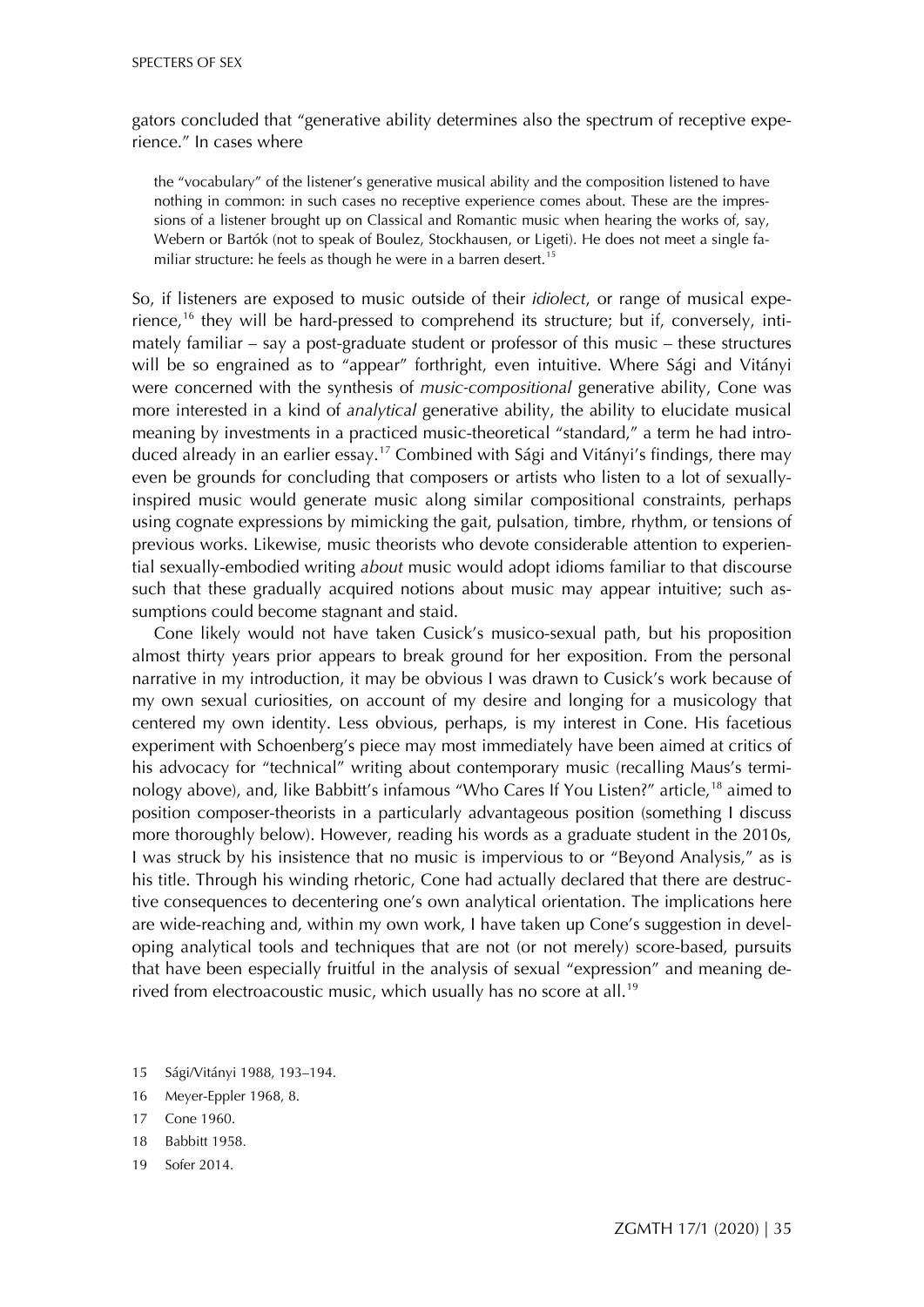#### PITFALLS OF MUSIC THEORY'S HOMONORMATIVE DISCOURSE

Cone's advocacy of "orientations" builds on a previous assertion he made, that many music critics assume a "good" analysis is determined by inherently good music, that music theorists serve only as passive receivers who intuit musical qualities as they exist in the work. Notably, Cone does not agree. He proclaims,

The good composition will always review, on close study, the methods of analysis needed for its own comprehension. This means that a good composition manifests its own structural principles, but it means more than that. In a wider context, it is an example of the proposition that a work of art ought to imply the standards by which it demands to be judged. Most criticism today tacitly accepts the truth of this statement and sets about discovering the standards implied by a given work and testing how well it lives up to them. For investigation of this kind, analysis is naturally of primary importance.<sup>[20](#page-5-0)</sup>

We might understand this statement as a rhetorical move aimed at distancing Cone from those whose "criticism today tacitly accepts the truth of this statement." Immediately clear in this quote is the presumed collapse of *material* and *value*, where the material justifies its value, but implicit here also is the given that there are actual individuals responsible for determining what the "methods of analysis" are and what we mean by "comprehension." In this light, the passage reads as a warning to fellow composertheorists as the essay was first published in *Problems of Modern Music*, edited by Paul Henry Lang – a crucial volume featuring contributions on the subject from other Princeton notables, including Babbitt and Roger Sessions, as well as Elliott Carter, Vladimir Ussachevsky, and Ernst Křenek. It is this critical "orientation" – an advocacy for criticism that centers the critic's own actions – Cone expands in the 1967 article "Beyond Analysis" quoted earlier.

I see Cone's aspirations here to center an embodied music criticism that accounts for the analyst's own assumptions which require contextualization by way of "acoustics, psychology, physiology, or history." Maus, however, identifies these kinds of appeals as merely defensive against the "passive, receptive role" listeners typically inhabit, and regards such appeals with suspicion. For him, the listening analyst's "passive, receptive role" capitalizes on a trope central to the guise of "masculine discourse in music theory," where he explains that "an overemphasis on active listening can serve as a masculine denial of the listener's feminized role. A listener is always less active, in comparison to performers and composers."<sup>[21](#page-5-0)</sup> He regards this early generation of contemporary theorists as conflicted about the implicit emasculation that comes with embracing one's listening as "passive," a behavior Maus recognizes as contrary to normative masculinity in "the dominant stereotypes of contemporary North American culture."<sup>[22](#page-5-0)</sup> Maus suggests that perhaps men in the profession cling to and bolster "the distanced, technical, nonexperiential modes that prevail in recent professional theory and analysis $723$  $723$  – traits that are stereotypically associated with men – in order to compensate for and recover from their imagined inadequacy, that is, their failure to meet stereotypical expectations for men. Whereas Maus relies on stereotypes of heterosexual masculinity at this point – which we

- 22 Ibid., 272.
- 23 Ibid., 266.

<span id="page-5-0"></span><sup>20</sup> Cone 1960, 187.

<sup>21</sup> Maus 1993, 282.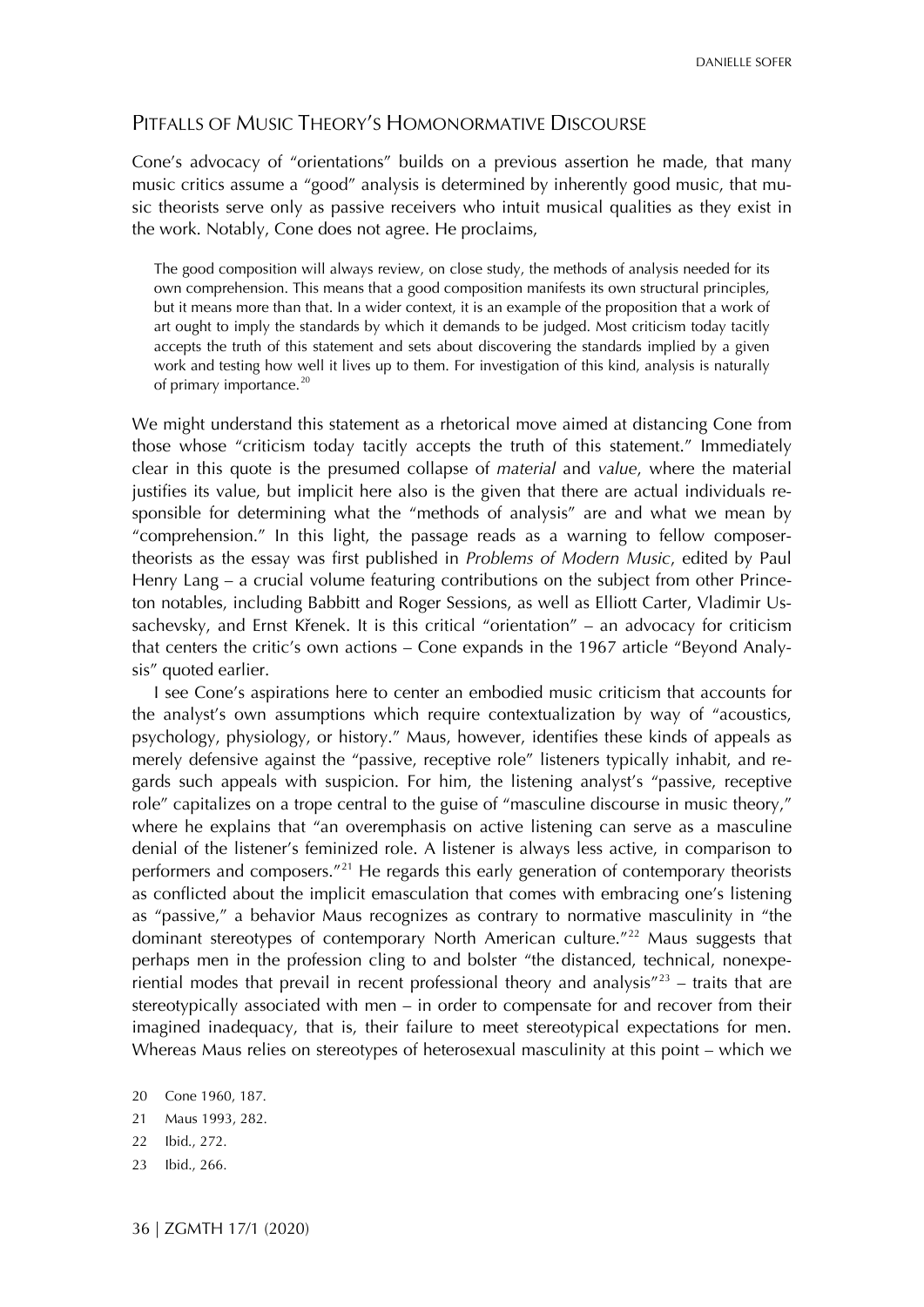might dub "straight" orientations – he later performs a close reading of an essay by music theorist John Rahn to elaborate on how the passive receiver is very much an expression of masculinity when considering this role's (homo-)sexual connotations – which we could call "queer" orientations – portraying Rahn as a listener who is penetrated by and possibly even enjoys receiving music in this way. $^{24}$  $^{24}$  $^{24}$ 

In his generous re-reading, Gavin Lee's recent account identifies Maus's description as one particular music-theoretical vantage point, that of the "gay bottom." Though Maus takes care to explain that his gendered meta-analysis of qualities that may define a "masculine discourse" do not pertain only to men in the field, Lee instead emphasizes the centrality of men's roles in this discourse to argue that "gay bottom subjectivity allows us to illuminate certain practices of listening and thus constitutes one form of the practice of queer music theory that is based specifically in the embodied experiences of gay persons *but can also* speak to the musical experience of music theorists at large."[25](#page-6-0) Lee rightfully recognizes that, when the receiver invites and even enjoys it, "the gay bottom allows us to reconceptualize the supposed passive receptivity of the listener as a form of agential perception."[26](#page-6-0) Lee maintains Maus's passive/active dichotomy, but flips the script to embrace queer notions of active musical engagement. I do, however, doubt whether Lee's analysis could truly "speak to the musical experience of music theorists at large," as I question the presumed universality of his theoretical orientation.<sup>[27](#page-6-0)</sup> What is missing for me in Lee's account is his justification for "queer music theory," for *why* his notion of queerness must form alliances with people who are "white and/or non-LGBTQ-identified."<sup>28</sup> In seeking to align queer or "anti-normative" interests with their logical opposition to what is "normative, dominant, and oppressive in society, $n^{29}$  $n^{29}$  $n^{29}$  I think we often forget to acknowledge that what is normative is relative to each person's situation and the respective orientation we take in terms of what lingers within our horizon and what escapes the outer limits.

For instance, where Lee and Maus collapse all orifices as equally penetrable (ears *as* anuses), I think it is important to consider the qualitative differences of content, both in terms of musical vs. bodily penetrators, and the sites of penetration. Maus and Lee en-deavor only to theorize the minority male aspect of "getting fucked"<sup>[30](#page-6-0)</sup> when the majority female perspective has long taken such penetrations, both physical and metaphorical. Habitual omissions of women's perspectives seem particularly suspect when performed with claims toward expanding the range of "mainstream music theory" while centering the viewpoints of those forced to its margins. Such approaches actually underscore the notion that music theory prioritizes men's viewpoints over women's, as, for example, Lee does when he reads "David Lewin's theory of musical phenomenology through Sara Ahmed's 'queer phenomenology,'" as I explain below.<sup>[31](#page-6-0)</sup> Maus flags this limitation of his article in his "Afterword" – actually he acknowledges unpublished personal communica-

- 25 Lee 2019, 149, emphasis original.
- 26 Ibid.
- 27 Ibid., see footnote 25.
- 28 Ibid., 147.
- 29 Ibid.
- 30 Maus 1993, 273.
- 31 Lee 2019, 143.

<span id="page-6-0"></span><sup>24</sup> Rahn 1979.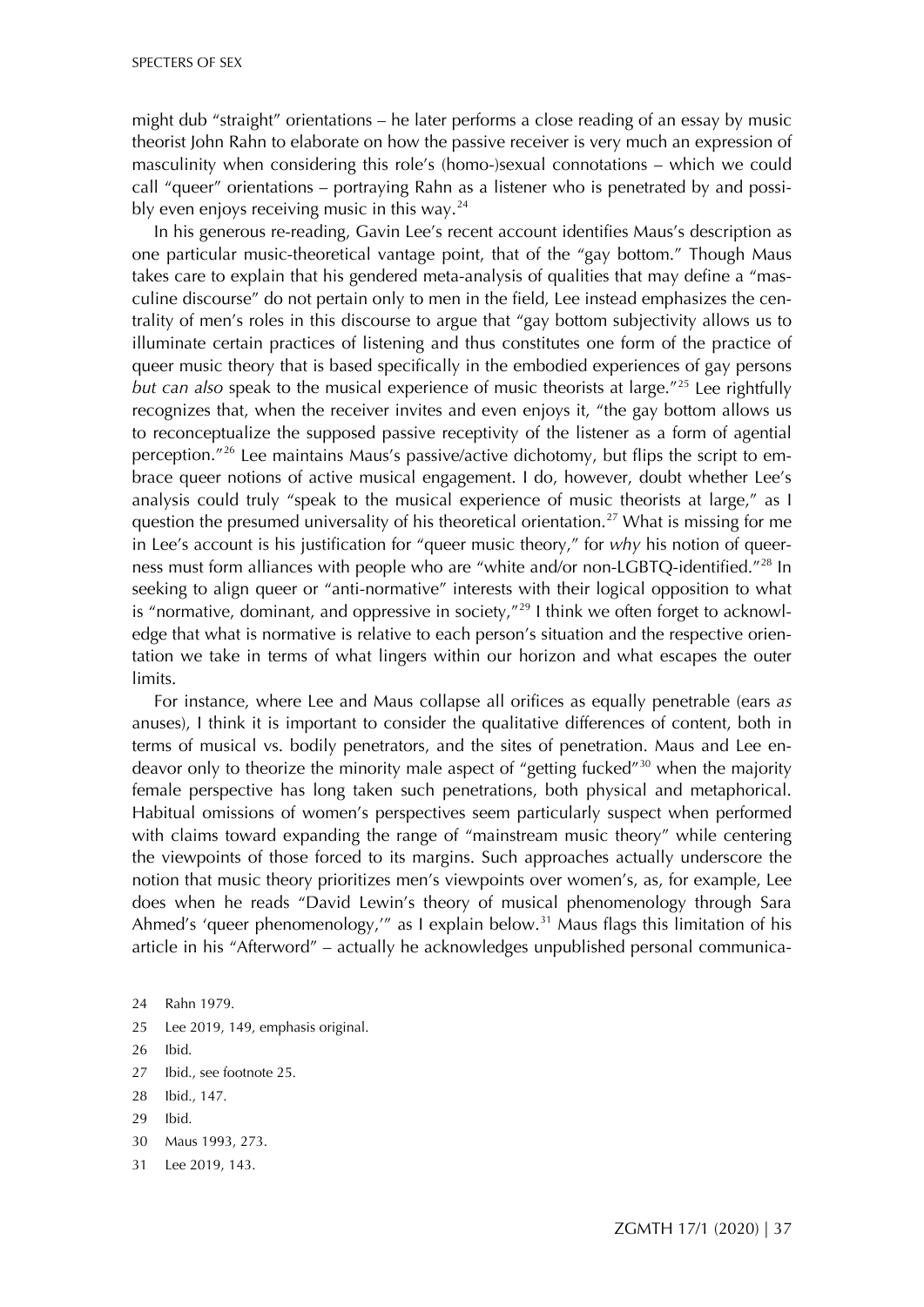DANIELLE SOFER

tions with Marianne Kielian-Gilbert, who raises the provocation that his focus on the bounded pairs center/margin and domination/subordination simply reinscribes the power of the status quo.<sup>[32](#page-7-0)</sup> And, again, Lee's article also maintains these oppositions. Oppositions, including the active/passive dichotomy, rely on men's narratives and experiences while reinscribing the status quo, even if they cite people who are not men. In such instances men only cite non-men in service of advancing men's careers and their dominating forms of critique. In the Afterword to "Masculine Discourse in Music Theory," Maus includes several unpublished "reactions" to the article from colleagues – many of whom are women – reactions that raise serious issues surrounding the logic presented throughout the article, especially regarding how women's perspectives are presented, all while women are overlooked in the main text of the article.<sup>33</sup> Although I reiterate some of the points raised in these reactions, my intention is not to restate these valid criticisms but only to highlight how consulting the women who articulated the points prior to publication and citing them properly may have yielded more transparent acknowledgement of the author's own biases, though, admittedly, this is one way to include perspectives from as yet unpublished authors.

We may forgive Maus, whose analysis anticipates the critical discourses of masculinity studies, while Lee's newest contribution – twenty-five years later – is not so apologetic about its recapitulations of men's disciplinary centrality. Delimited and construed once again in terms of male-ness, such analytical thrusts, while enticing men to languish in queer alternatives, also reiterate disciplinary exclusivity on gendered terms such that men occupy both center and margins – what in Queer Studies is called "gaystreaming" or "homonormativity," a grave impediment for women, nonbinary and trans people, and anyone occupying a non-male role. $34$ 

Significantly, Lee's article makes no effort to articulate his own analytical orientation, nor does the article express the epistemic roots of its author's own investment in this discourse, despite purporting to challenge the stereotypical guise/gaze of the disinterested and disembodied music theorist.<sup>[35](#page-7-0)</sup> The article instead invokes the term "embodiment," a slippery concept in the history of gender theory and sexualities studies, as justification for inviting queer notions into music theory. Later in this article, I will show, through writing from scholar and artist Annie Goh and philosopher Robin James, how "embodiment" participates in a habitual abstraction that actually moves to orient music analysis *away* from the work of the very queer women of color Lee claims to center, for example, Sara Ahmed and myself.<sup>[36](#page-7-0)</sup> I argue that theories of "embodiment" use inclusivity and diversity as a form of virtue signaling aimed at elevating the status of an individual scholar in a way that does not actually raise up those individuals who continue to be marginalized in music theory as a discipline: primarily women, individuals who identify with labels under the acronym of the LGBTQIA+, racialized individuals, and individuals otherwise minoritized on account of ethnicity. In summary, theorists can be *orientated* (statically) toward particular individuals (other theorists) or objects (music), and thus become engaged in a

- 33 Ibid., 278–283.
- 34 Duggan 2002.
- 35 Lee 2019, 145, quoting Lewin 1986, 382.
- 36 Sofer 2014.

<span id="page-7-0"></span><sup>32</sup> Maus 1993, 278.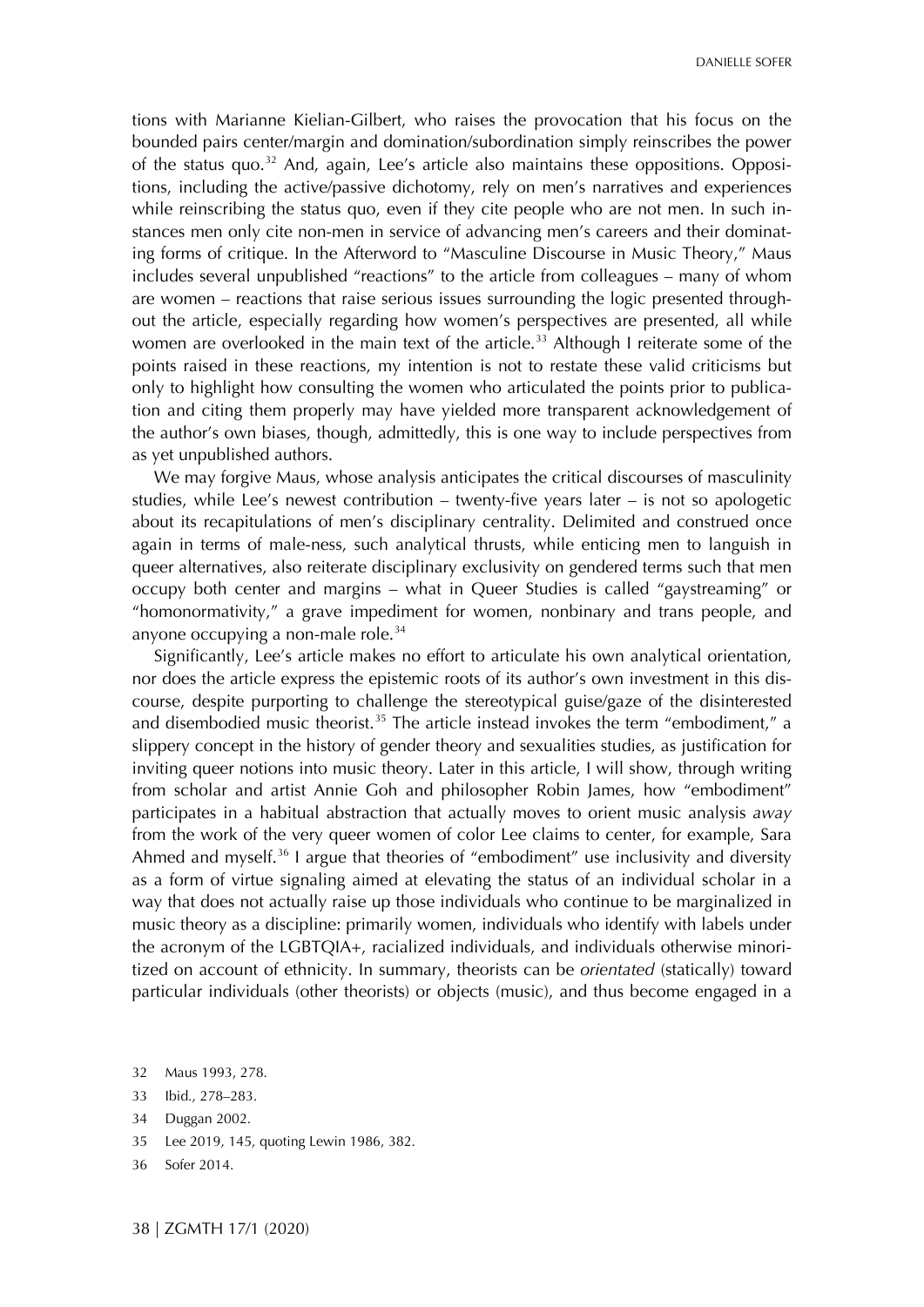kind of metaphorically embodied perspective without actually betraying how one's body comes to be oriented within and among academic and scholarly spaces.

Such is the critique Ahmed levies against the father of phenomenology, Edmund Husserl, recalling a famous encounter in *Ideas* in which Husserl orientates his body toward different objects in his field of vision as he writes: $37$ 

The familiar world begins with the writing table, which is in 'the room': we can name this room as Husserl's study or as the room in which he writes. *It is from here that the world unfolds*. He begins with the writing table and then turns to other parts of the room, those that are, as it were, behind him. To make this turn, we might suppose that he would have to turn around if he is to face what is behind him. But, of course, Husserl does not need to turn around as he 'knows' what is behind him. $38$ 

Like Jacques Derrida, Ahmed laments that Husserl does not articulate his prior knowledge in a satisfying way, but rather accepts this knowledge as "self-evidently" familiar.<sup>[39](#page-8-0)</sup> She locates trouble in this methodology, in that our own image of Husserl's room is distorted by the deliberate abstraction of his own situated knowledge, where his phenomenology is a mere geometrical proximal description rather than any true acknowledgement of his privileged position as transcendental knower: "The objects that first appear as the 'more and less familiar' function as signs of orientation: being orientated toward the writing table might ensure that you inhabit certain rooms and not others, and that you do some things rather than others."<sup>[40](#page-8-0)</sup> Ahmed points specifically to Husserl's neglect of more typically feminized spaces and his deliberate attention to the writing desk, an emphasis on the relative stasis of "inhabiting space" that ignores the mobility, flexibility, and temporally unfolding activity of "doing things." Ahmed recalls Iris Marion Young's "phenomenological model of female embodiment," stressing that orientations are not "simply given" but defined by what we *do*. [41](#page-8-0) That is, neither musical language nor musical expression is simply given, both are co-constructed simultaneously by "things" and those of us "doing things" with those things.

In my view, Lee's "Queer Music Theory" fundamentally misinterprets Ahmed's critique by confusing the stasis of "embodiment" with the fluidity of Ahmed's "orientations," possibly because of the way in which "orientation" has previously been used in musictheoretical discourses, for example by Cone. Without a fairly substantive explication of Lee's own involvement, his experiences as a music theorist, and his investments in *queering* (doing) music theory, he is right that his theory practices "embodied" ways of knowing – the premise at the heart of Ahmed's queer critique. Lee conveys as much when assessing Maus's contribution, which he says shows "how *practices of music theory* are themselves gendered and sexual"[42](#page-8-0) – but these theories are not in *themselves* gendered or sexual; rather, they are *made* so by *someone* who *does* theory and, in doing so, scripts familiar language about music from a particularly gendered and sexualized perspective.

- <span id="page-8-0"></span>37 See Husserl 1962, 117–118.
- 38 Ahmed 2006b, 28–29 emphasis original.
- 39 Ibid., 43; see Derrida 1994, 149.
- 40 Ahmed 2006b, 30.
- 41 Ibid., 60.
- 42 Lee 2019, 146.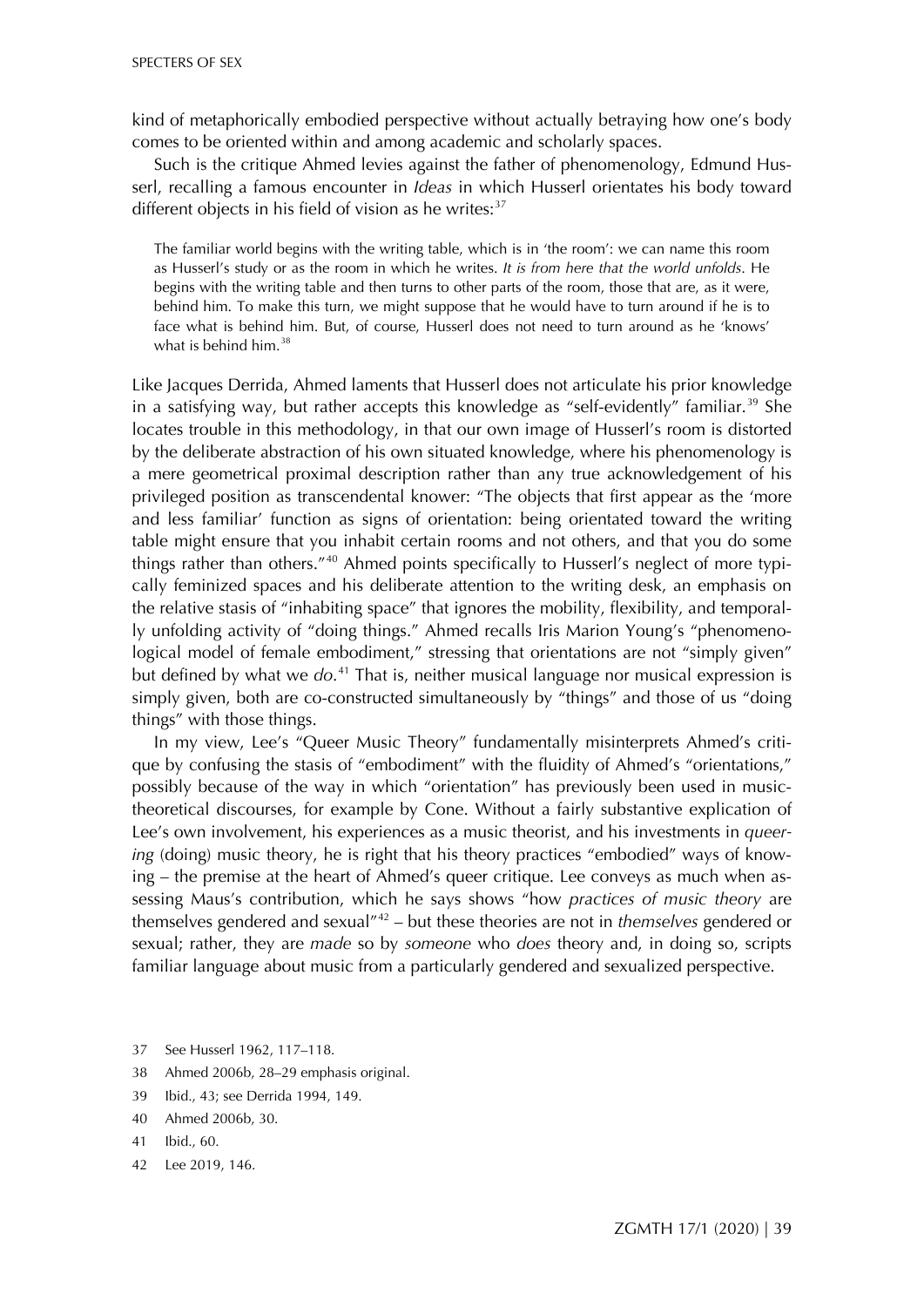So, to reiterate, where does work like Maus's and Lee's leave women, trans-feminine, and non-binary people? Would we be so supportive of Maus's and, subsequently, Lee's interpretations had they not centered (sex) acts performed by men? Could we in good conscience equate a woman's desire to become a music theorist with her desire to be passively "fucked"? Indeed, *this* description begins to resonate a bit too closely with the narrative of Milton Babbitt's electronic composition *Philomel* (1964). Whereas Maus and Lee are orientated more toward music-analytical process than music-compositional product, McClary's analysis of *Philomel*, which I review below, shows how asserting particular analytical constraints becomes problematic for how music-compositional products are assessed, valued, and ultimately, remembered.

In what follows, I introduce analyses by theorists who are well aware of the consequences of masking one's analytical biases: McClary's work on *Philomel*, Judy Lochhead's analysis of Berg's opera *Lulu*, Hazel Carby's and Angela Davis's respective accounts of the history of the blues in the 1920s and 30s, a brief summary of Patricia Hill Collins's musically-oriented theorization of *Black Sexual Politics* throughout the twentieth century, and bell hooks's theorization of the black woman as spectator. Each analysis centers the analyst's own personal stake in her drawn conclusions and serves to preface my argument about what is at stake when theorists propose supposedly novel approaches to music analysis that simply reinscribe the status quo, to recall Kielian-Gilbert's criticism of Maus's essay. I find value in these analyses as each identifies gender and sexuality as more than hermeneutics, like Maus and Lee, but instead centers musico-sexual performances by women, women of color, and/or queer women of color, as core constraints in how music conveys meaning to listeners. The analyses take care, like this essay, to center the perspectives of those whose work is being analyzed and therefore prioritize the performers' orientation alongside the theorist's own express experiences.

#### COMPOSING SEXUALITY IN THEORY<sup>[43](#page-9-0)</sup>

Susan McClary's feminist evaluation of modernist composers argued that certain composers employed difficult techniques like atonality and serialism because they sought to limit listeners to a circle of their obliging critics.<sup>[44](#page-9-0)</sup> Pointing to the "sets" demographic of Maus's quip about "mainstream music theory" engaging primarily in "Schenker and sets"<sup>[45](#page-9-0)</sup> – that is, the heritage of compositional rigor employed by Babbitt, Westergaard, and others in their expansion of Schoenberg's twelve-tone "system" – she examines how these composers aspired to assert a barrier between audience and specialist in order to secure their "terminal prestige" over a (supposedly) inexperienced, unskilled, and, in short, inexpert audience. McClary challenged the alleged autonomy of musical works and raised awareness of biases operating within music theory as an institution by holding composers – that is, people, not works – accountable.[46](#page-9-0) Referring to Babbitt's *Philomel*, a serialist work setting an Ovid-inspired text detailing the violent rape of and aggression against the title character, McClary characterized this work as "an especially sympathetic instance" of avant-garde musical repertory in which a woman's experience is fairly represented. Ra-

- <span id="page-9-0"></span>43 A portion of this analysis appears in Sofer 2017.
- 44 McClary 1989, 61.
- 45 Maus 1993, 267.
- 46 McClary 1989, 62.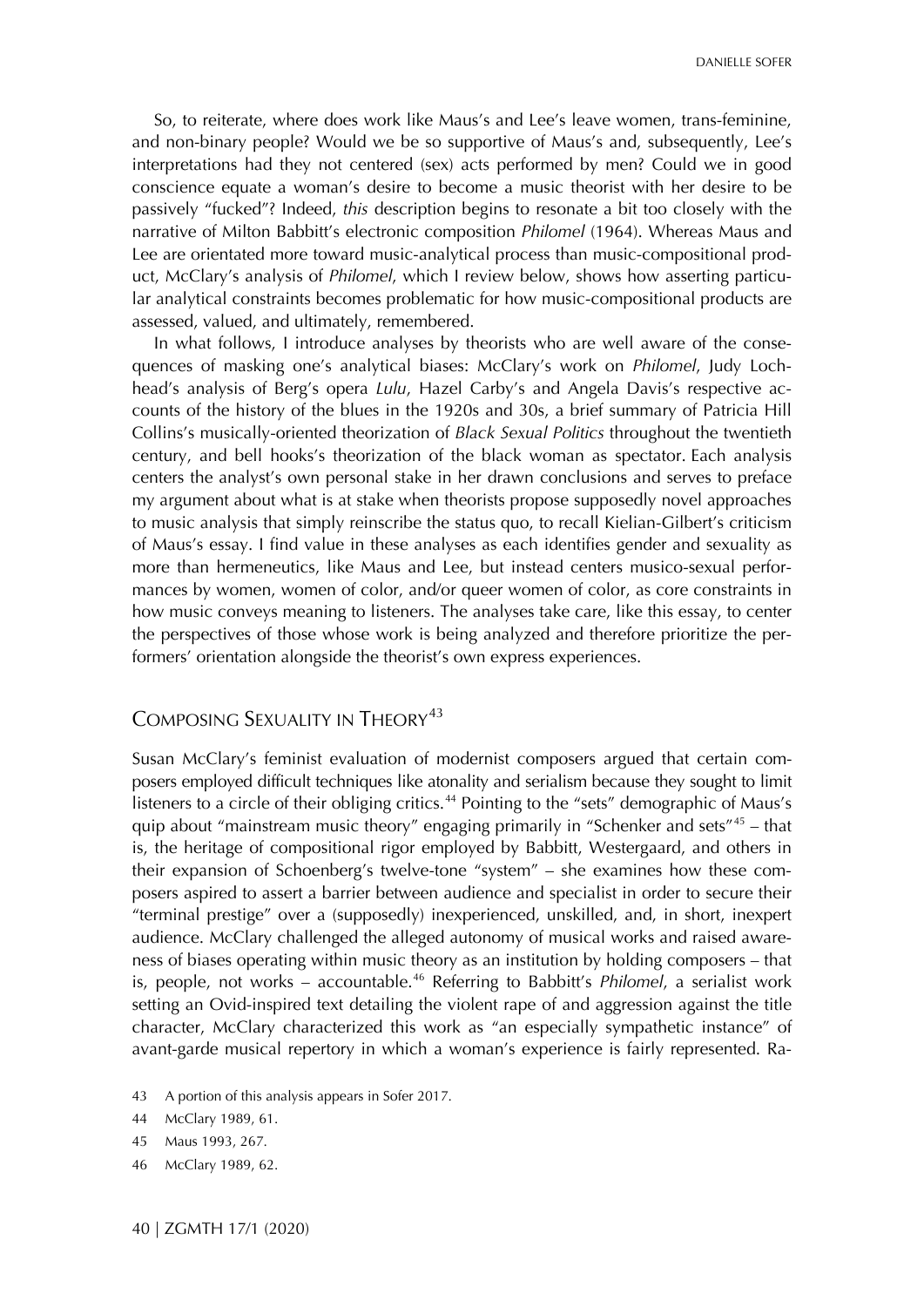ther than the typical repertory, which "both flaunts and conceals its misogynist content," *Philomel* "can be read quite straightforwardly as an *anti-rape* statement, in which the victim is transformed into the nightingale to sing about both her suffering and her transcendence."[47](#page-10-0) Contrary to her hearing, she chides Babbitt, whose "writings discourage one from attempting to unpack his composition along these lines. Indeed, he warns us not to get hung up trying to map the events of pieces onto the 'mundane banalities' of real life, for it is in this objective, unsentimental attitude that prestige resides."<sup>[48](#page-10-0)</sup> She then raises a memorable provocation, "But if content is really not at issue, why such horrendous sub-ject matter?"<sup>[49](#page-10-0)</sup> Her point is that, despite these composers' hopes that listeners hear music *only* by structural components, the subject matter of their works necessitates deeper engagement. Certainly, we must accede that McClary's analysis is made possible by what exists already in Babbitt's tragic work, though her observations, drawing from feminism, cultural studies, musicology, and even music theory, push beyond the sounds of the music in themselves.

If people and not works are responsible for music's interpretation, then it stands to reason that theorists could very well disagree with composers' own words about their music. Such is the counter critique Arved Ashby proposes to McClary. Rather than continue the feminist path of analyzing the work by way of her own experiential criteria, McClary is too quick to distance herself by prioritizing her interpretation of the composer's intentions. Ashby argues that Babbitt's "arrogance" is no reason to limit one's hearing of the piece: "[T]he interpretive approach she [McClary] suggests, whether better or worse than what music theory has to offer, begs important questions: why hold the composer responsible if you should choose to limit your reading of the piece? Why fault the composer's critical monism and at the same time thrash about in it?"<sup>[50](#page-10-0)</sup> Indeed, Maus's close reading of Rahn's essay goes above and beyond its original author's intentions by teasing out a metaphor of the gay bottom from Rahn's choice of language, including likening a listener's experience with music to "penetrating" and a theorist's purview to "ripening."

Surely anyone can propose any theory whatsoever, but a reliable and convincing analysis is grounded in compositional context, if not the composer's own purview then some historical or socio-cultural background situating the music. What's more, Babbitt's influential role as teacher and scholar paved the way for other analyses of his work, for example, Richard Swift's contribution to the special issue of *Perspectives of New Music*, "a critical celebration of Milton Babbitt at 60." Swift's essay features a memorable analysis addressing "Some Aspects of Aggregate Composition" in *Philomel* that begins: "*Philomel* (1963–64), for voice, taped voice, and synthesized music on tape, employs twelvevoice canons in the taped music, in which each voice contains the ordered first hexachords of I and eleven It, while the twelve voices taken together produce vertical statements of P and five  $\text{Pt}$ ."<sup>[51](#page-10-0)</sup> The essay continues in like fashion for five pages.<sup>[52](#page-10-0)</sup> At no point does the analysis mention rape or even hint at the text's subject. Swift's analysis of

- <span id="page-10-0"></span>47 McClary 1989, 74–75.
- 48 Ibid., 75; quoting Babbitt 1987, 182–183.
- 49 McClary 1989, 75.
- 50 Ashby 2004, 37.
- 51 Swift 1976, 241.
- 52 Ibid., 241–246.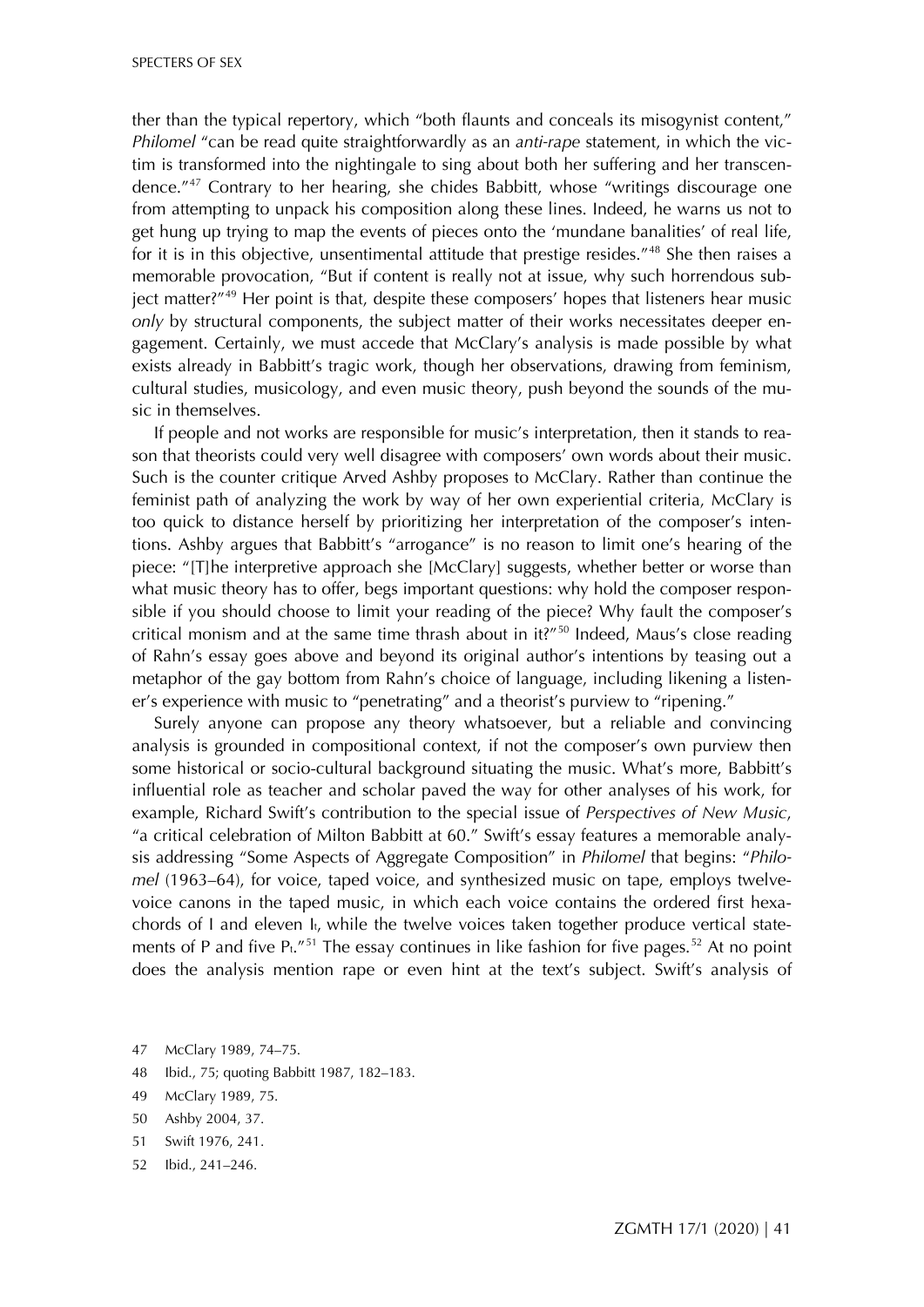Schoenberg's *A Survivor from Warsaw* in the same article similarly omits details of the Jewish perspective of surviving Nazi concentration camps.<sup>[53](#page-11-0)</sup>

McClary does not aim to pathologize sexuality either as a perversion of typical mascu-linity or as a "cure," to use another term from Maus's account;<sup>[54](#page-11-0)</sup> she asks that theorists acknowledge the prominent role sex plays in music as well as the real consequences of experiencing such works. She points out that, even when the composer and theorist are one and the same, the latter persona takes measures to "bracket out" sexual content perhaps, I would suggest, out of fear of legitimating more robust theories of music's sexual significance. Indeed, omitting any and all mention of sex allows music theorists to collapse together sexual pleasure and sexual violence, such that *Philomel* could be assessed on a level playing field with any other work of Babbitt's, programmatic or not.<sup>[55](#page-11-0)</sup> Whether it was Babbitt's intention, many analyses of the work present accounts of the structural or geometrical workings of *Philomel*, whereas McClary emphasizes, perhaps somewhat in danger of a gendered essentialism resting in stereotypes, that

Many of my female students have trouble listening passively to *Philomel* as yet another instance of serial and electronic manipulation: they have difficulty achieving the kind of objective intellectual attitude that would permit them to focus on considerations of sterile compositional technique. For to most women, rape and mutilation are not mundane banalities that can conveniently be bracketed for the sake of art: especially an art that attaches prestige to the celebration of such violations.<sup>[56](#page-11-0)</sup>

Because Maus is methodologically concerned more with process over product, in his words, he acknowledges gender as one consideration in developing his own discursive style,<sup>[57](#page-11-0)</sup> but rather ignores the content of individual musical compositions or how such discursive considerations might be executed in analytical practice. Indeed, he tacitly ignores *music* that centers gender and sexuality, turning his focus instead toward performing a sort of literary meta-analysis of theoretical writings that seemingly have no connection to sex. Reading McClary, we see that bracketing out sex does not just leave out the analyst's perspective but also threatens to gloss over or entirely omit the subjectivity of those the music supposedly represents.

In a radical analysis of Alban Berg's opera *Lulu* (1929–34), music theorist Judy Lochhead addresses a contradiction in music theorists' critical views of the opera, pointing out that, though many of them contend that "analysis [is] of primary importance," they subscribe to an implicit epistemological hierarchy in which they position themselves as oracles for what about the music is "good," recalling Cone's usage. Within this logic, if the critic should be in search of the "right" hearing of a work, this hearing should not yield original insight but only "reveal" something bestowed by the music and its creator.

- 56 McClary 1989, 75.
- 57 Maus 1993, 277.

<span id="page-11-0"></span><sup>53</sup> Ibid., 238–239; a more situated and contextualized analysis of this work appears in Calico 2014.

<sup>54</sup> Maus 1993, 274.

<sup>55</sup> In electronic music, women's voices sound overwhelmingly more often than men's, something that points to composers' desires to "fix" women's voices (drawing on the notion of fixed media) (Bosma 2003). In this sense, cutting, pasting, sampling, and thus manipulating a woman's voice to produce a piece that elicits sexually connotative meaning or erotic overtones could be likened to sexual coercion on a plane with the rape that occurs in the Philomel myth. For additional analysis on this point, see Chapter 1 of Sofer forthcoming.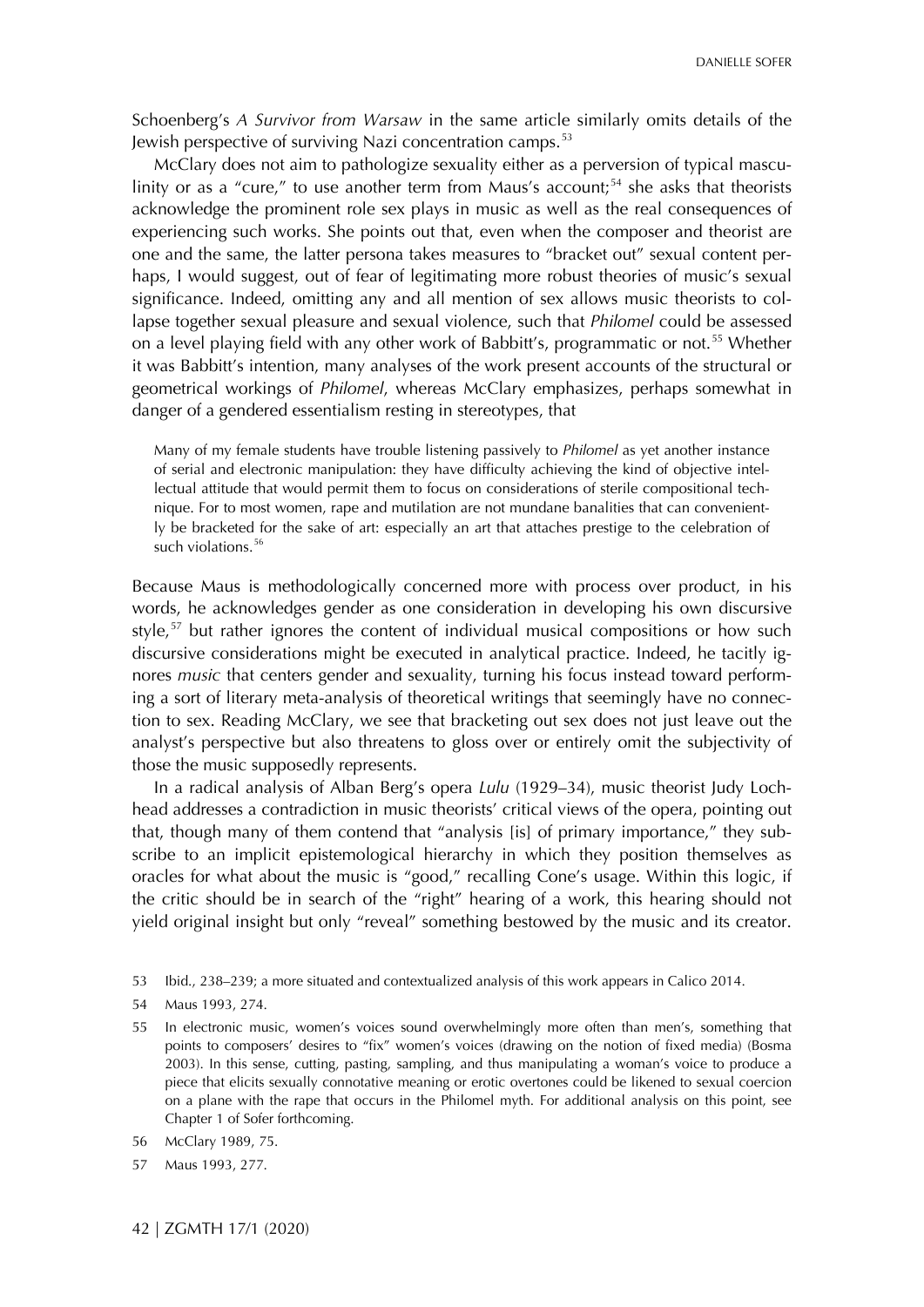Lochhead argues that "good" music, because it is assumed to be "right," can impose biases regarding gender and sexuality, biases that penetrate what are supposed to be mere geometrical aspects of the music, specifically its tonality.[58](#page-12-0) Accordingly, "*What* the music 'means' must be qualified by *for whom* and *when*."[59](#page-12-0) The character Lulu's leitmotifs have typically been portrayed as more tonal in comparison to Berg's compositional palette throughout the work and elsewhere to equate her music's relative tonality with more overt emotional expression. But, as Lochhead shows, Berg uses recurring associations between "the opera's main characters with a pitch-class […] and tritone, and from a layering of dramatic meanings generated by prior occurrences of the Freedom Music," using the same musico-dramatic mechanisms for other major characters as well as the atmospheric texture throughout the opera.<sup>[60](#page-12-0)</sup> Once disproving that Lulu's music is no more, no less tonal (as if such a comparison were possible), Lochhead asserts that the character's emotional affect is presumed simply because she is constituted as a woman, arguing firstly that most analyses of *Lulu* rest on entrenched gendered stereotypes, such as attributing women with a disposition that is naturally more emotional than men's.

Crucially, Lochhead then abstracts the critique of gendered stereotypes plaguing *Lulu*'s reception to argue further that criticisms of Berg's opera "implicitly and partially take over strategies used to denounce the 'new music' of the early twentieth century: it has none of the emotional force of the prior, Romantic tradition."<sup>[61](#page-12-0)</sup> Lochhead determines that what masquerades in music criticism as a misogynistic denunciation – the dismissal of Lulu's emotion – in fact reveals a more complicated musical ideology of the time: the early seeds of a movement against "new music" that would plague the remainder of that century and which lingers still today. She raises a provocative question: "Given Berg's history, why isn't the nontonal music heard as emotionally charged since it could be construed as his legitimate (and hence authentic?) mode of musical expressivity?" $62$  Lochhead's point is that tonal music could be perceived by listeners as emotionally expressive in the context in which that emotion is readily received – nineteenth-century orchestral music, for example. Whereas, non-tonal music ought to be more emotional for composers for whom that idiolect is more idiomatic.

Similar to the collapse Lochhead identifies in *Lulu*'s reception, in his essay "Sexual and Musical Categories," Maus complicates Babbitt's role as an authoritative composer by "queering" popular reception of his music. To me, this reading simultaneously compromises the fair reception of these compositions while reinforcing exclusionary language that threatens to further distance actual queer individuals from music theory as a discipline. In this account, Maus identifies the minoritarian subset of non-tonal compositions by Babbitt and his sympathetic colleagues with the term "queer," first boasting: "Perhaps it is already easy to see that non-tonal compositions are queers in the concert hall, without any special argument on my part."<sup>[63](#page-12-0)</sup> Later Maus reiterates: "While it is undeniable that Babbitt achieved a position of great privilege for himself, as did some other like-minded composers, I am suggesting that he sought this privilege in part as a shelter for the queer

- 59 Ibid.
- 60 Ibid., 242.
- 61 Ibid., 236.
- 62 Ibid.
- 63 Maus 2004, 159.

<span id="page-12-0"></span><sup>58</sup> Lochhead 1999, 252.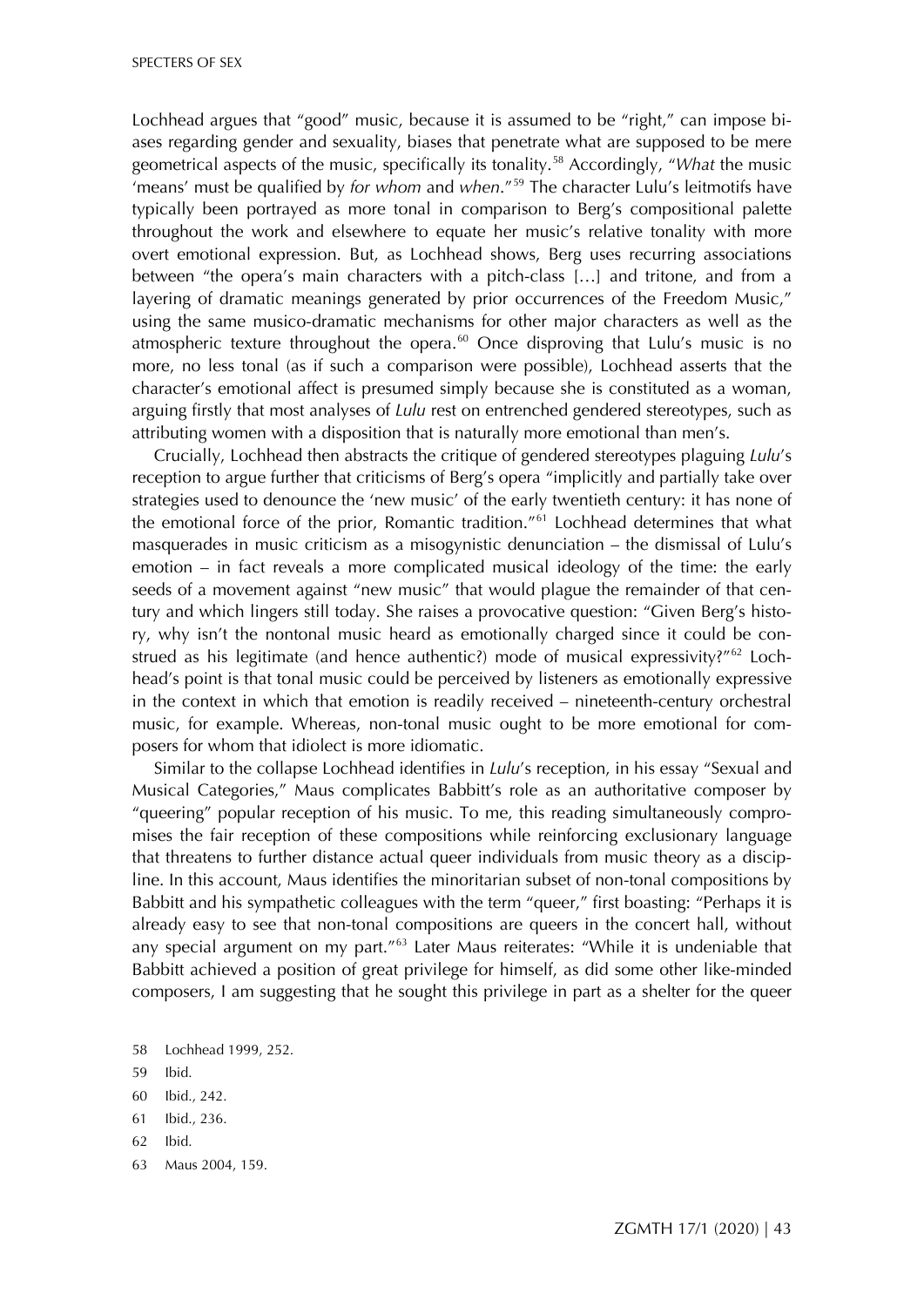music he wanted to make."<sup>[64](#page-13-0)</sup> Maus intends the term "queer" as an appeal to and defense of Babbitt's work, ascribing the composer's music as minoritarian within the broader contemporary musical landscape; however, though Babbitt's music was (and remains) no doubt marginal from musical interests both in and outside concert halls, he is in no sense "queer" in the way individuals who reclaim this term intend its use, namely as a description of sexual orientation that is marginal to sexual expressions and behaviors acceptable to the dominating heteronormative mainstream. Babbitt is not "queer" in this sense and he has even complained about a "homosexual" majority among musically engaged indi-viduals, against which he situates himself.<sup>[65](#page-13-0)</sup> In this sense, using the term "queer" for Babbitt's music is a form of appropriation that further excludes LGBTQIA+ individuals, since by casting Babbitt in a queer light, Maus even goes against how Babbitt regarded himself and his own work. Because of this, we might interpret Maus's use of "queer" here not simply as a means of bracketing these pieces off, but as a slur used to deride Babbitt.

During "Princeton Theory's high-modernist moment," in Scott Gleason's elegant phrasing, "mainstream" theorist-composers like Babbitt used hypersexualized and homoerotic language to describe the experimental musical performances of those other "literary" composers, such as Boretz, from which the former wished to distance them-selves.<sup>[66](#page-13-0)</sup> And vice versa, composers like Boretz later embraced feminine-gendered prose as a subversive tactic to those supposed hyper-masculinist ideologies embraced by earlier high modernists, as for example in his multimedia work *music/consciousness/gender* (1994–95) – a piece that, in absence of women's perspectives, has been criticized as "problematic."<sup>[67](#page-13-0)</sup> In short, the dichotomy between tonal and non-tonal, and between high-modernist and experimental aesthetics, rests on thoroughly entrenched gendered and sexualized dichotomies that, nevertheless, insist on an exclusion of input from those whose perspectives they supposedly espouse: women and "homosexuals." Such notions of "feminine" and "queer," though perhaps helpful at one time in discerning certain categorical differences, appear essentialist today in that both reduce queerness or femininity to tropes, and in effect implicitly bracket these notions out from women's and/or LGBTQIA+-persons' actual embodied experiences (of inclusion, exclusion, and/or of solitude). In all this talk of femininity, *where* are the *women*? To answer this question points to yet another trope of "masculine discourse" as Maus has defined it (and McClary takes him to task on this in her quoted response to his article):<sup>[68](#page-13-0)</sup> how gender-critical language can be used to appear inclusive while reinforcing exclusivity. The theorists above address the demographic majority – often invisible and therefore assumed as universal or blank – aiming to counter these individuals (men) whom they envisage possess the most power.<sup>[69](#page-13-0)</sup> This is to say that the theorists surveyed until now likely assumed a majoritarian target audience rather than those individuals who occupy the minoritarian role at the margins of

- 67 Boretz 1999; see Scherzinger 2002, 168n1.
- 68 Maus 1993, 281.
- 69 Sofer 2018, 136–141.

<span id="page-13-0"></span><sup>64</sup> Ibid., 168.

<sup>65</sup> Ellie Hisama (2019) recently revealed recorded interviews with Babbitt in which he describes nothing short of a conspiracy theory about a homosexual majority among music academics "who ran everything," distinguishing himself and other "heterosexual academics" as relative minorities. A version of this talk is due to be published in *Music Theory Spectrum*.

<sup>66</sup> Gleason 2013, 31.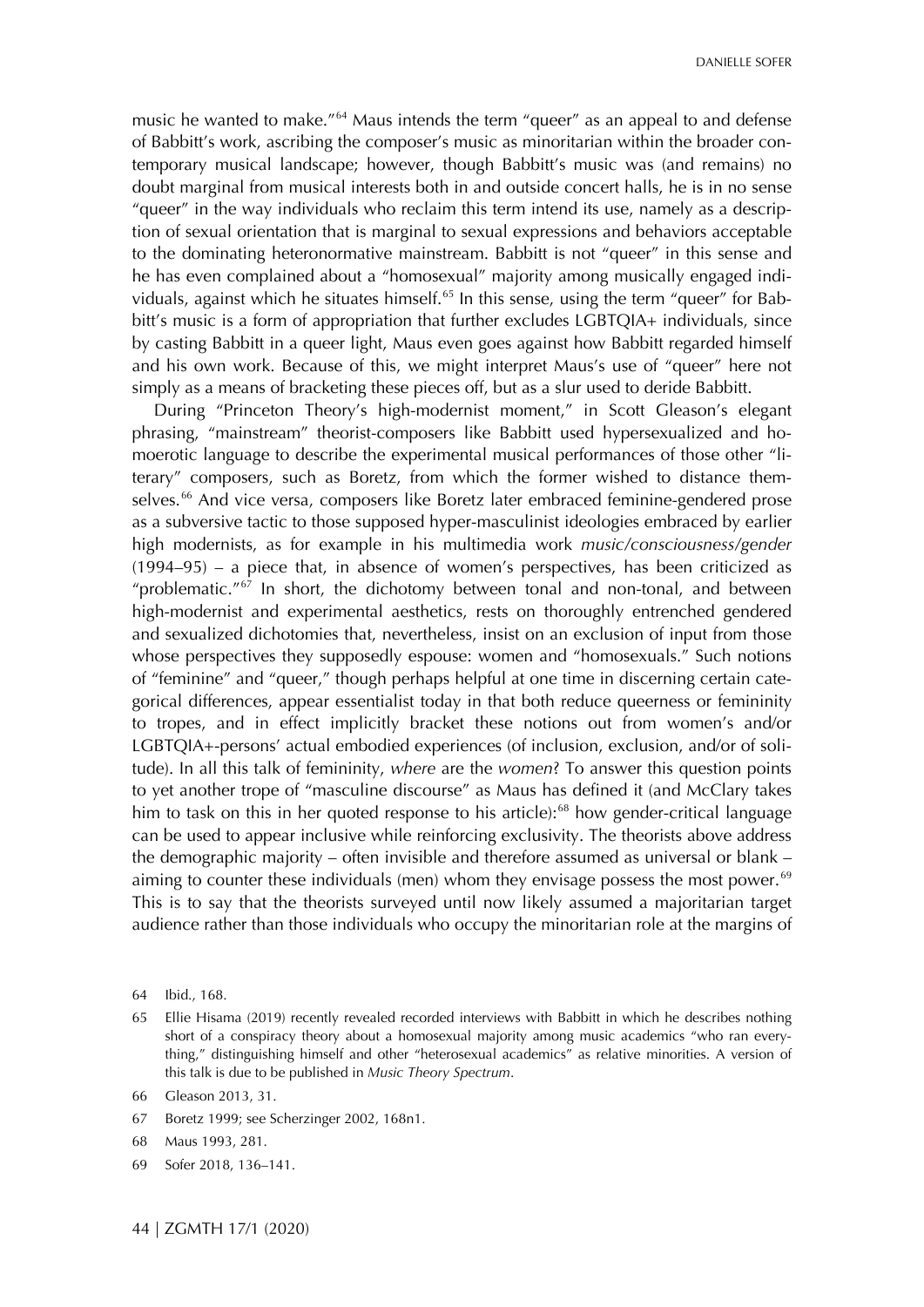"mainstream" discourses – even when those marginalized are themselves the subject of a musical analysis.

In the next section, I look outside music theory to a history of reception comparable to McClary and Ashby's exchange regarding analytical encounters with Babbitt's music. I examine contradictions between the intentions of blues performers and the way their music was marketed and later canonized. Revisiting observations from black women regarding spectatorship, I further interrogate Ashby's suggestion for analysts to disavow composers' intentions regarding their work to show how too liberal a reception could yield dangerous consequences.

#### RECORDING SEX (SOUNDS)

In my attempts to parse the apparent division between sexually-embodied writing *about* music, I came to wonder how music boasting sexual subject matter might fit into these meta-theoretical discourses. That there exists such a wealth of music boasting sexual subject matter is grounds in itself for determining broader generalizations about sexuality and its place in contemporary music-theoretical discourses. In this section, I introduce a few historical examples of music with explicit sexual subject matter, and analyses that account for the intersection of gender, sexual expression, and race / racism in how this music circulated, in how the performances were received then and now.

African American studies scholar Hazel Carby characterizes the burgeoning "Classic Blues" scene championed by black American women in the 1920s and early 30s as "a discourse that articulates a cultural and political struggle over sexual relations: a struggle that is directed against the objectification of female sexuality within a patriarchal order but which also tries to reclaim women's bodies as the sexual and sensuous objects of women's songs."<sup>[70](#page-14-0)</sup> Where the "patriarchal" order reduces expressions by women to inherently sexualized objects – even in the absence of explicit bodily performance – black women since the 1920s at least have reinvigorated their bodily autonomy, particularly in regard to vocal repertoire and especially in popular music arenas. Possibly because of the scarcity of black women in musicological and music-theoretical disciplines, $<sup>71</sup>$  $<sup>71</sup>$  $<sup>71</sup>$  the acade-</sup> my has not had comparable success sussing out and ultimately combating the gendered and sexualized biases simultaneously operating in European "classical" music, by which I mean university-sanctioned orchestral, chamber, electronic, and electroacoustic music – and, where this work has been performed, sexuality has not been investigated with the same rigor as in popular music studies, though this moment is upon us.<sup>[72](#page-14-0)</sup> Positioning the blues alongside mid-century debates about tonality (and, subsequently, the so-called new music) may seem somewhat "arbitrary," given that, as McClary writes, these "highly con-

<span id="page-14-0"></span><sup>70</sup> Carby 1998, 474.

<sup>71</sup> Quoting from a recently released "Open Letter to the Music Theory Community" with 625 signatures: "The field of music theory has struggled with demographic imbalances for decades. The Society for Music Theory's latest annual demographics report shows that as of October 2018, 84.2% of the SMT membership self-identified as white. Also, 62.5% of its members self-identified as male and 33.4% of its members selfidentified as female (the remaining percentage of members self-identified as transgender or preferred not to answer). These statistics have remained roughly the same over the past five years, when SMT began to compile this demographic data as part of its membership process." (Boyd et al 2019)

<sup>72</sup> See for example the special issue on "Music, Race, and Ethnicity" (Lewis/Calico 2019).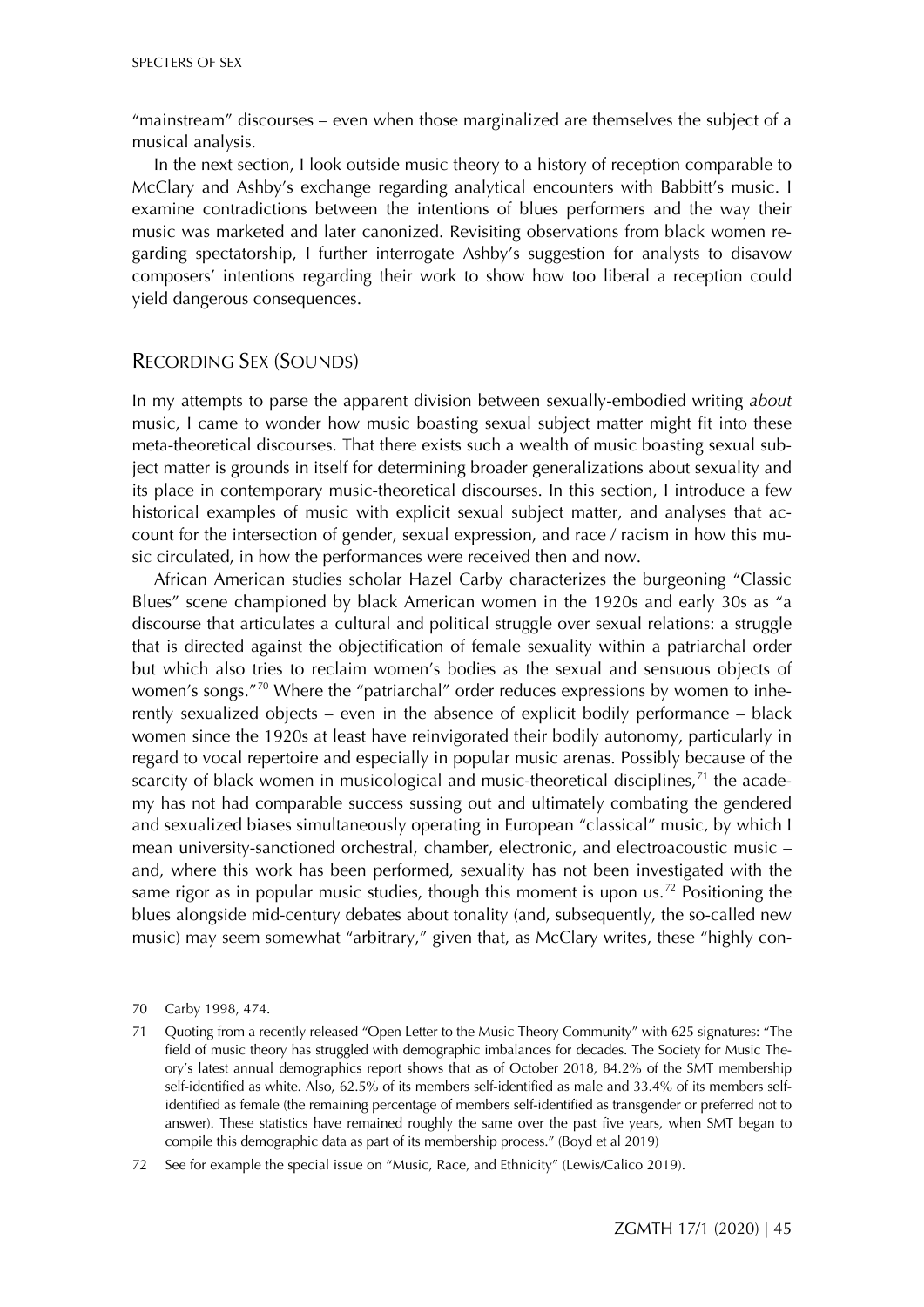ventionalized discourses" come "from two very distinct cultural contexts."<sup>[73](#page-15-0)</sup> And yet, within an article that offers a critical overview of recent discourses that stem in part from North American music theory, these two music-historical strands appear less distant and distinct considering McClary's declaration that, "Among the musical cultures to which we in North America have access, none has influenced more profoundly our present day world than the blues and the European tonal repertory, and we need some idea of the social grounding of both in order to make sense of our own time."<sup>[74](#page-15-0)</sup> Perhaps even more compelling for our purposes is the prospect of comparing prevalent sexual debates surrounding these parallel musical heritages.

Philosopher, music historian, and activist Angela Davis reports that women blues performers "were the first to record the blues"; indeed they dominated the sound recording industry from the 1920s onward, with many examples, including "Alberta Hunter, Ida Cox, Ethel Waters, Lucille Hegamin, Edith Wilson, Victoria Spivey, Rosa Henderson, Clara Smith, Trixie Smith, Sippie Wallace, and many other less-known artists […]. At the peak of the classic blues era, which loosely spanned the decade of the twenties, hundreds of women had the opportunity to record their work." Yet despite this prosperity and women's continued efforts to dismantle oppression, "In the 1920s, many black women were sought after – and often exploited by – burgeoning recording companies."<sup>[75](#page-15-0)</sup> While women blues performers used their platform to sound the conditions of their liberation, certain tacit entities were operating simultaneously to repackage and thus standardize this message of resistance against the performers' intentions. Where listeners became accustomed to hearing women's voices recorded, and blues singers were singing both openly or suggestively about sex (e.g., Bessie Smith singing "I Need a Little Sugar In My Bowl"), a standard developed in which women were expected to be the harbingers of audible sex, accompanied by an assumption that the music they performed was not of their own crea-tion.<sup>[76](#page-15-0)</sup> By the 1940s, women's voices hardly needed to be sexually allusive to be heard as alluring. Instead of deviations, these recorded voices reinforced a presumed correlation between femininity and sexual *availability*.

Turning to the visibly sexualized images of musical performers, Patricia Hill Collins's *Black Sexual Politics* opens with four wide-ranging musical case studies from three distinct time periods: $77$  (1) Jennifer Lopez's 2000 musical breakthrough on the heels of her successful role as influential Mexican-American singer *Selena* – "the uncontested Queen of hybrid pop culture"; (2) Destiny's Child's *Survivor* album from 2001; (3) Josephine Baker's topless appearance in *La Revue Nègre* from 1925, and (4) early nineteenthcentury exhibitions in Paris, London, and Ireland that placed excessive emphasis on the "freakishly" large nature of Sarah Baartmann's buttocks.<sup>[78](#page-15-0)</sup> Collins introduces these four examples as evidence of the global fascination with the sexuality of women of color and specifically black women, a fetishization of visible sexually explicit content that permeates twentieth-century visual culture: J-Lo's butt, the animal print bikinis sported by the members of Destiny's Child on their *Survivor* album cover, Baker's bare breasts, and

- <span id="page-15-0"></span>73 McClary 2000, 63.
- 74 Ibid., 64.
- 75 Davis 1995, xii.
- 76 See Bradby 1993, Loza 2001, Stratton 2014.
- 77 Collins 2000, 25–27.
- 78 See also Stavans 1995, 24.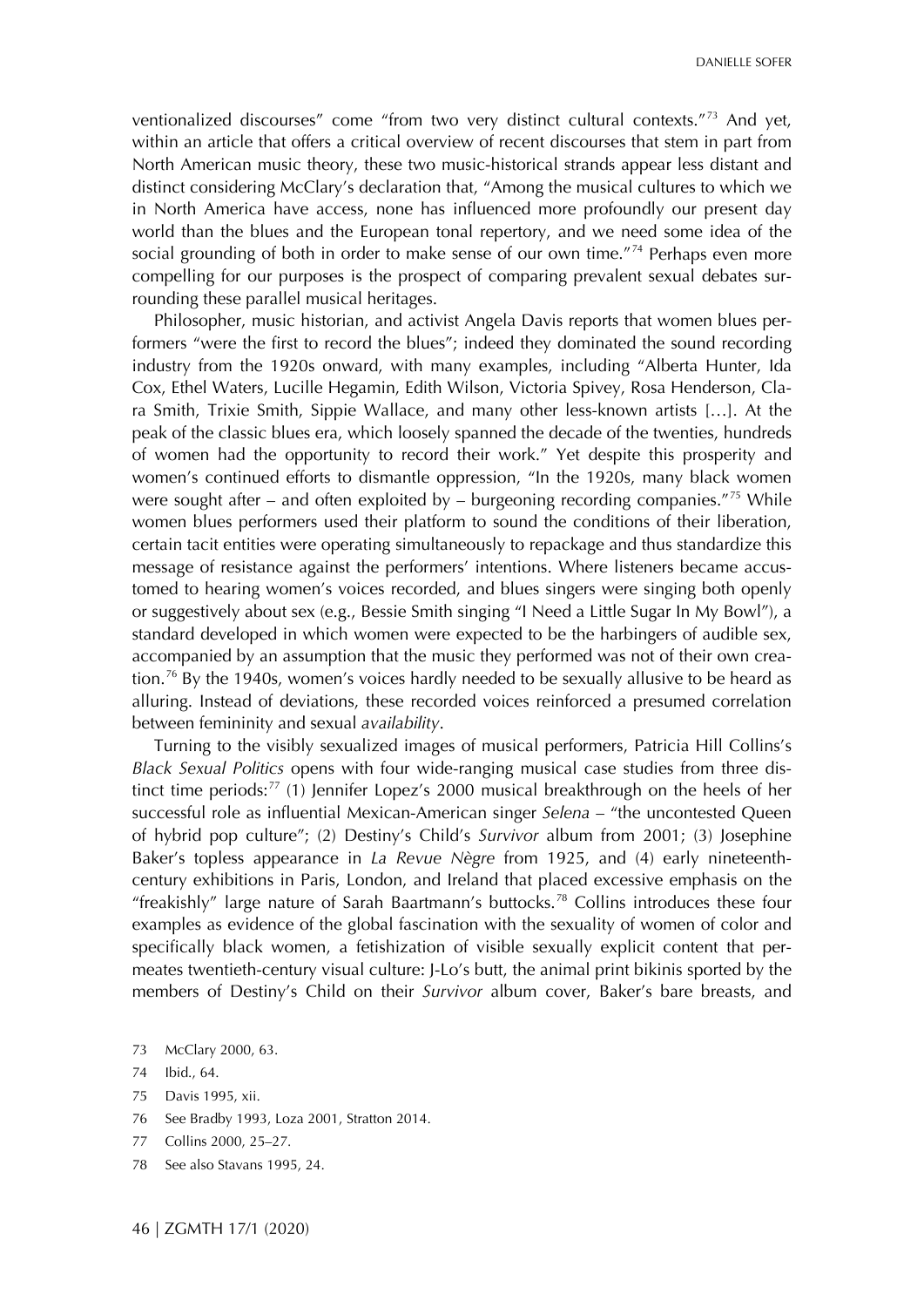Baartmann's iconographic portrayal of the "Hottentot Venus." Collins presents these cases as evidence of how "women of African descent have been associated with an animalistic, 'wild' sexuality, all encompassed by the proximity of these performances to mu-sic."<sup>[79](#page-16-0)</sup> One of the wider claims of the book is that black women's sexuality has become so representative of a *certain kind* of sexuality in America that little attention has been given to the depth, breadth, and divergence of sexual experience among and between different women, $80$  such that men's sexuality has been relatively neglected while women's so specially targeted as to become abstracted toward a particular ideal. For many years, if and when sexual qualities have been interrogated, women's performances were more heavily scrutinized than men's, and to Maus's credit he shifts this focus. Although Collins's examples in this section appear to focus more on visibly apparent sexual elements, we find a clear path from blues sound recordings to the realm of sexual fantasy extending from the visible, such that, in their proximity to sound, sexualized images of these performers must be analyzed *in conjunction* with the audible, where the latter realm is more typically the subject of music-theoretical inquiry.

In music theory, we encounter black women's voices most commonly in analyses of the audible and not typically in the form of published scholarly writing *by* black women. It is therefore necessary for us to look outside music theory to gain some understanding of a reception history that is not beholden to white music scholars. Looking to cinema reception, bell hooks writes that, as spectators, black women approach media "fully aware" of how performances by black women, when they appear, are cast and reframed to appeal to white and black men. hooks describes this alternative gaze to the typically envisioned audience as "oppositional," in at least three senses. First, in the absence of black performers, "To stare at the television, or mainstream movies, to engage its images, was to engage its negation of black representation."<sup>[81](#page-16-0)</sup> Second, by taking pleasure in casting a gaze *as* spectators, when the structures of domination inherited from slavery "repress our/black peoples' right to gaze," this "'gaze' has been and is a site of resistance for colonized black people globally." $82$  Third, hooks observes that black women, in their absence or, alternatively, their idealization, tend to be ambivalent towards popular cinema, even when they themselves occupy the spectator role supposedly reserved for men. $83$  Returning to music theory, we could use these three spectator positions also to explain the poverty of ethnically and racially "diverse" voices in music theory. To rephrase the above points from hooks: (1) when turning to music theory, black women note a "negation of black representation"; (2) by observing this poverty, black women spectators can exercise their right to actively gaze; and, therefore, (3) may become "ambivalent towards" a music theory from which their presence has been stripped.

Art historian Ladi'Sasha Jones observes a similar response among black women visual artists, who, as a consequence of their ambivalence toward canonical art, took to cultivating new creative spaces altogether. In "The Public Spaces of Black Women," Jones investigates a tradition in New York City "of Black women artists and intellectuals organizing independent spaces," where "the convening spaces and public institutions estab-

- 82 Ibid., 116.
- 83 Ibid., 119.

<span id="page-16-0"></span><sup>79</sup> Collins 2000, 27.

<sup>80</sup> See Rose 2003.

<sup>81</sup> hooks 1992, 117.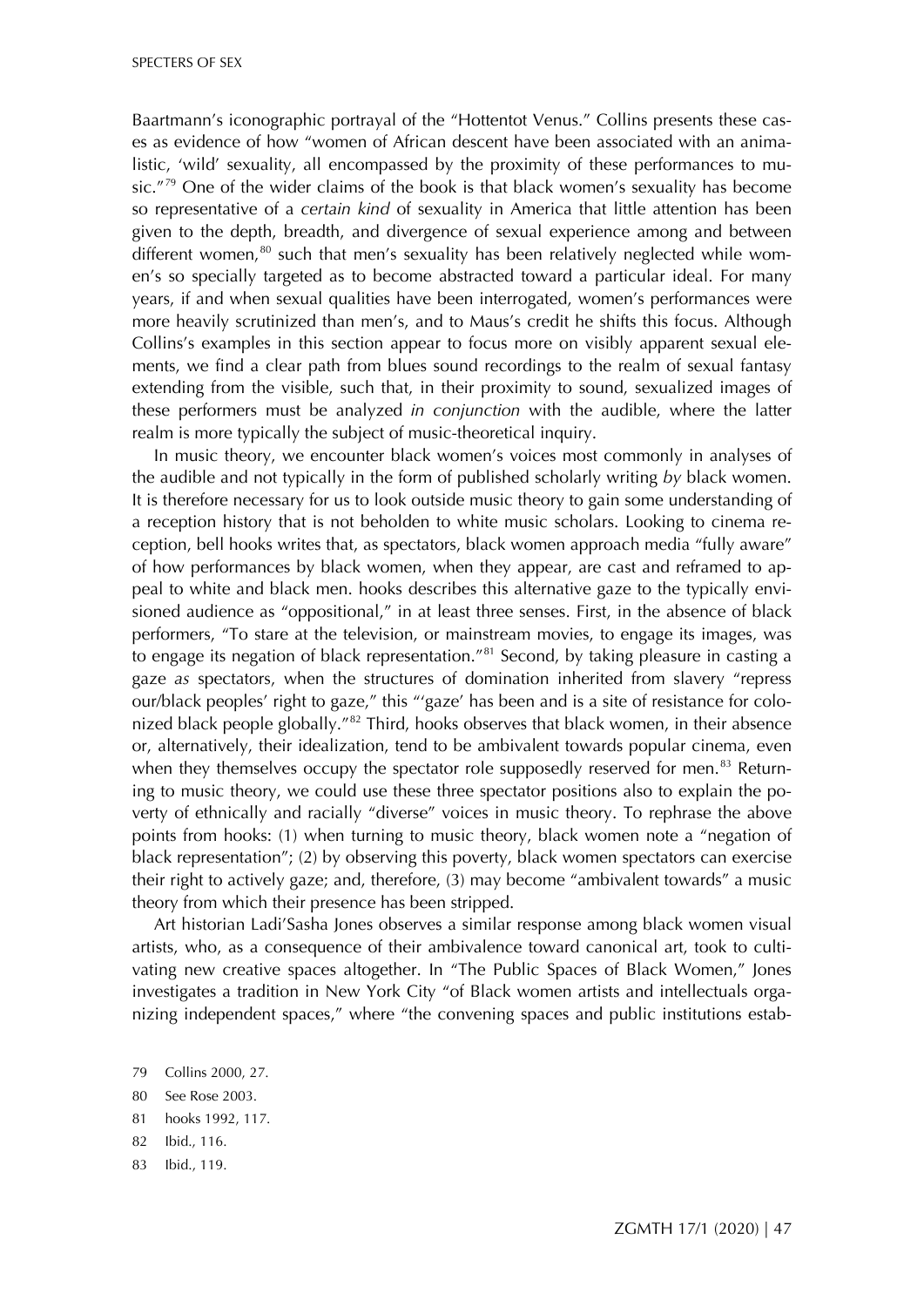DANIELLE SOFER

lished by Black women are structured around providing social services, developing intersectional discourses for political reform and resistance, and the advancement of Black art and cultural production."<sup>[84](#page-17-0)</sup> Black women have created flourishing cultural spaces in which to gaze at art and exchange mutual glances independently from the scrutiny of racial occlusion. This is to say that within such spaces the artists were free to sit passively or react actively to the art and not as subjects with pre-scripted or performative roles.

Reconsidering Maus, we might wonder whether a realm exists in which scholars marginalized by the "mainstream" are nevertheless practicing music theory.

#### UNPACKING NEOLIBERAL (UN)CONSCIOUS BIAS

In the time since McClary, Maus, Cusick, Lochhead, and others first intervened in the discourse, music theory has developed extensive sexual literatures quite apart even from what composers themselves have written musically and textually about their music. A broad purview of musico-sexual discourse therefore expands beyond motivations for individual analyses as a form of personal identity politics towards understanding sexuallyinformed music theory as constituting a coherent "social epistemology" – an effect of knowledge acquired via socialized systems that exceed the individual (listener, theorist, and so on). Also in the nearly thirty years ago since McClary, Maus, Cusick, and Lochhead began writing, music theory has purportedly become more inclusive. At least in the United States, more women are certainly vocal within the discipline than ever before, looking to the activities of the Society for Music Theory's standing committees on the Status of Women and Race and Ethnicity, respectively, while the graduate student-led initiative Project Spectrum has been advocating at the forefront of every recent conference. $85$  So why does reductive terminology persist, and, more importantly, why do precipitant and correlated real, existing inequalities still perpetuate with little change? In my view, individuals and institutions who aim to promote inclusiveness will likely fail the very individuals they hope to promote simply by speaking to the majoritarian, by not consulting with and amplifying the perspectives and experiences of those already marginalized and excluded from the particular spaces that would benefit from greater diversity.

Since the Society for Music Theory began collecting demographic statistics from its members in 2008, two-thirds of the society identified as male and over three-quarters as white; $^{86}$  $^{86}$  $^{86}$  other societies such as the Gesellschaft für Musiktheorie (GMTH) and the Society for Music Analysis (SMA) have so far neglected to collect such statistics. Since no statistics are provided on the societies' respective members in the latter two cases, it remains unclear what if any tangible changes should be made either to improve or to maintain diverse demographic standings. Without concrete data on a society's membership, we cannot act meaningfully on diversity initiatives because it remains unclear to what extent inequalities exist among members. And yet, some societies endeavor to voice support for

<span id="page-17-0"></span><sup>84</sup> Jones 2016, 1.

<sup>85</sup> [https://projectspectrummusic.com](https://projectspectrummusic.com/) (31 Mar 2020)

<sup>86</sup> "SMT Demographics | Society for Music Theory."<https://societymusictheory.org/administration/demographics> (31 Mar 2020).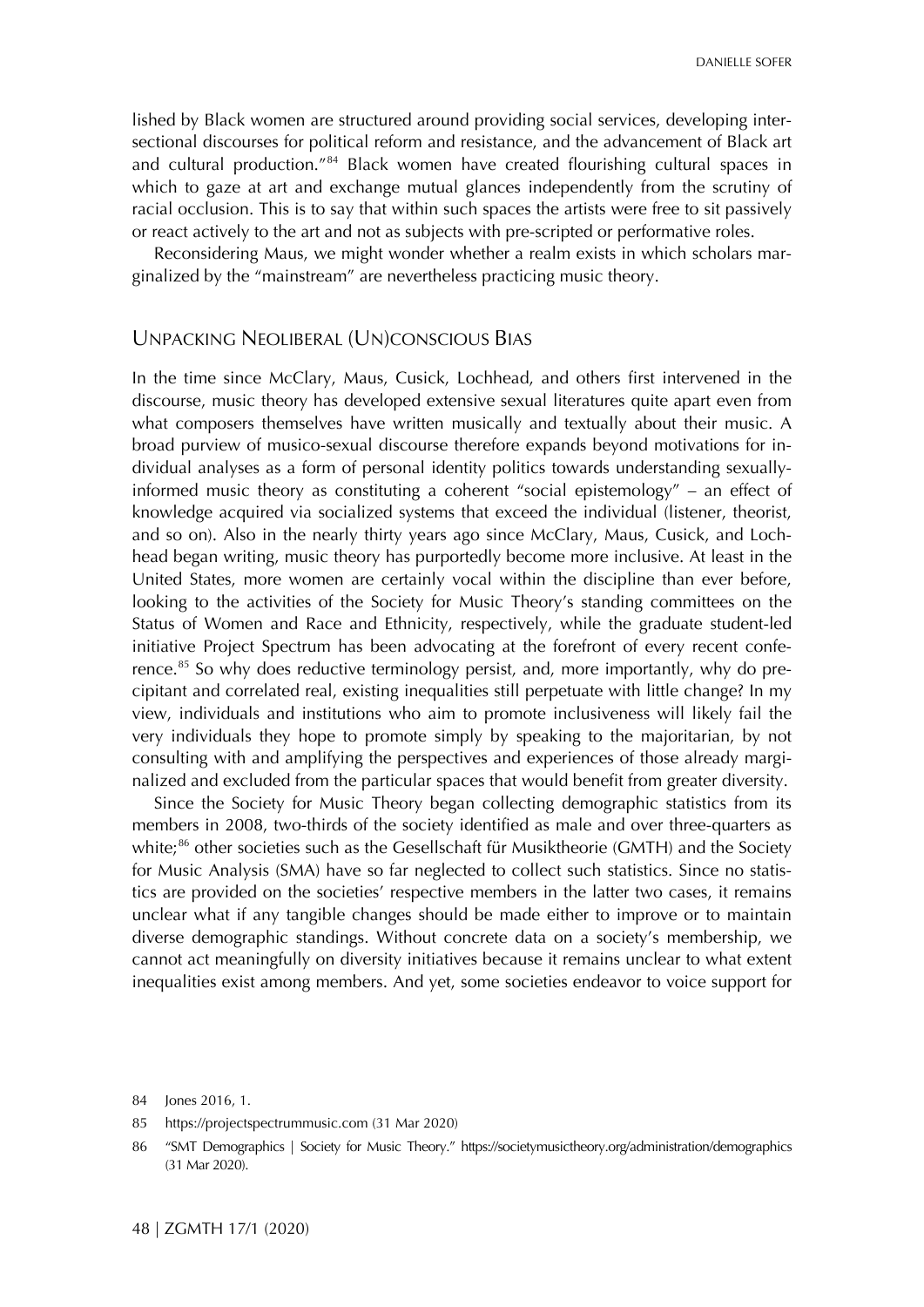diversifying musical disciplines; $87$  in such instances, it is a mystery what exactly is meant by "diversity."

Where "difference" was once the powerhouse of Marxist (post-structuralist and anticapitalist) feminist strategies, the concept has been co-opted by economic strategists as a tool of capitalist exploitation. Possibly the most significant musicological text to "interrogate" the concept of "difference" was Ruth Solie's edited collection *Musicology and Difference: Gender and Sexuality in Music Scholarship*, whose targeted essays drew at-tention to the myriad ways difference could also be wielded to assert sameness.<sup>[88](#page-18-0)</sup> Solie locates musicology's source of struggle with the concept "in the formulation of the most basic questions about what pieces of music can express or reflect of the people who make and use them, and thus of the differences between and among those people." Yet she acknowledges thankfully that by then, writing in 1993, few "historians and critics" would cling to a "most extreme formalist position" that would deny this. $89$  Solie also recognizes the threat of an *essential* insistence on difference. Feminist theorist Eve Kosofsky Sedgwick determined such insistence as a response to prejudice in the late 1990s, in the apparent collapse of difference into extreme fragmentation. She writes that insistence on sexual difference becomes a "stylized violence of sexual difference" when difference "must always be *presumed* or *self-assumed* – even, where necessary, imposed – simply on the ground that it can never be finally *ruled out*."[90](#page-18-0) Framing the violence of sexualized difference within contemporaneous capitalist strategies, in his essay on the "Molecularization of Sexuality," Jordy Rosenberg explains that "molecular ontologies" infiltrating the "Humanities' ontological turn […] mediate a dual intensification specific to the present: that of neoliberal forms of settler colonialism and financialized capital accumulation."[91](#page-18-0) *Difference as fragmentation* disrupts alliances and hence collective bargaining, thus further marginalizing individuals by alienating us from one another. Namely, sexualized, gendered, and racialized prejudice in humanities scholarship replicates neoliberal capitalist systems of exploitation that have material effects on wage labor, work ethic, and any number of pragmatic values acted on by humanities scholars in the day-to-day.

"Interdisciplinarity" as a concept might seem to accomplish alliances of sameness that would combat fragmentation, and yet, because the onus of proof falls on individuals within the humanities and not the collective – with the single-authored monograph, as the sole instructors of record, and, ultimately, when the time comes to present a complaint should things go awry – interdisciplinarity from the perspective of academic labor becomes nothing more than another form of fragmentation, an infinitely accruing checklist of ways in which our work is used by, or only made relevant when, benefitting institu-

<span id="page-18-0"></span><sup>87</sup> See the Editorial to the present issue, [https://doi.org/10.31751/1037.](https://doi.org/10.31751/1037) The SMA recently appointed Anne Hyland as their Equality and Diversity Officer, and resultantly published an Equality and Diversity Statement proposing to cultivate inclusivity for "all people, irrespective of race, gender, age, or any other such characteristic by which people identify themselves or are identified by others." ("SMA Equality and Diversity Mission Statement." *Society for Music Analysis* [blog]. 8 February 2018. [http://www.sma.ac.uk/2018/02/sma-equality-and-diversity-mission-statement,](http://www.sma.ac.uk/2018/02/sma-equality-and-diversity-mission-statement) 31 Mar 2020)

<sup>88</sup> Solie 1993, 1.

<sup>89</sup> Ibid., 3.

<sup>90</sup> Kosofsky Sedgwick 1997, 11–12.

<sup>91</sup> Rosenberg 2014.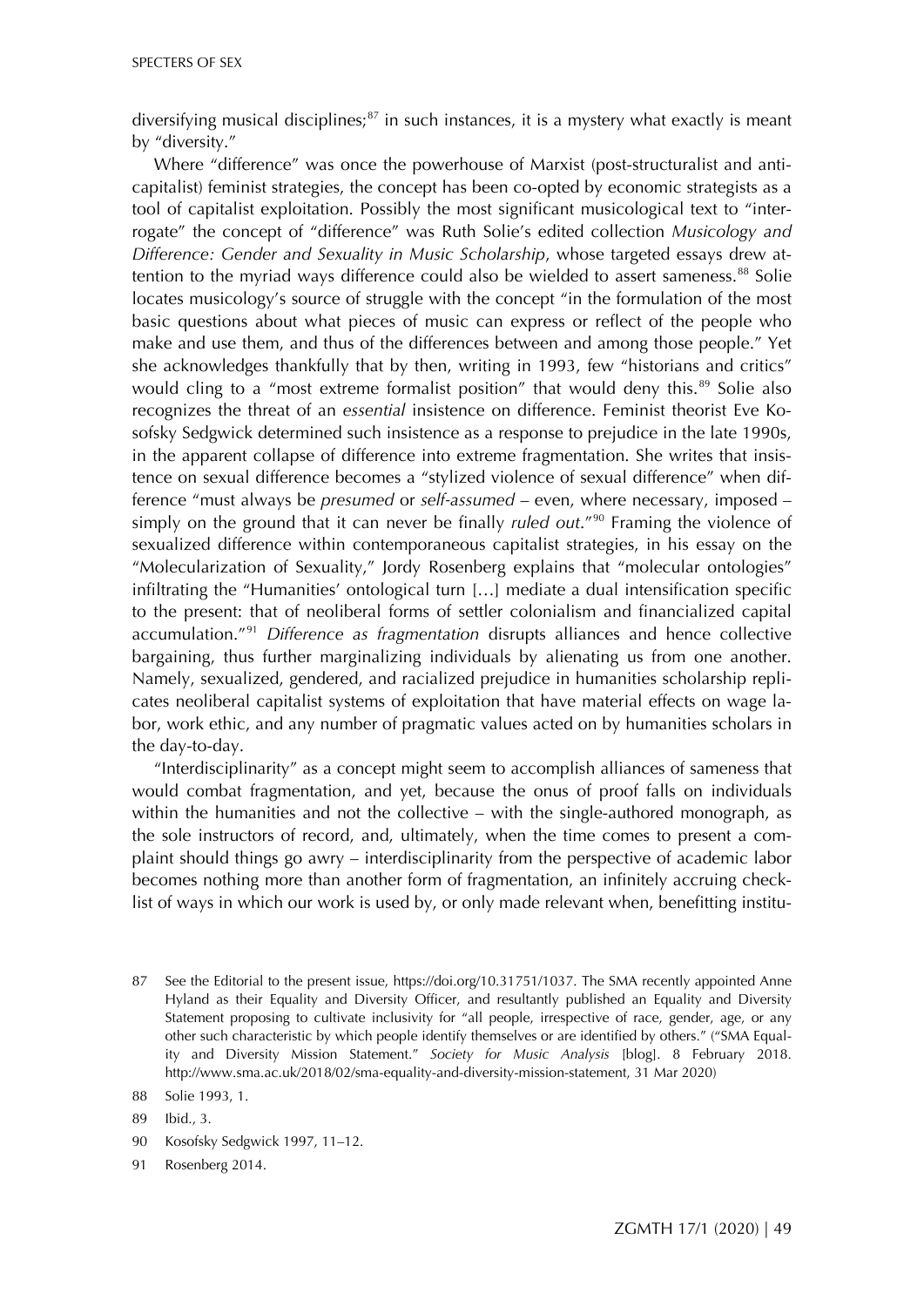DANIELLE SOFER

tions that do not directly have scholarly employees' individual interests in mind.<sup>[92](#page-19-0)</sup> This may very well be the "standard" experienced by many academics, but individuals from minoritized backgrounds are hit hardest on these fronts, either because, as "diversity hires" we are expected to be *the* representatives of our particularities and thus own and display our difference for all to see at *all times*, or because, no matter what steps we take to fit in, we can never fully be a *good* fit, because what makes us different may never be contained within accepted norms of "standard" practice.

Critical momentum against neoliberal capitalism has illuminated financial incentives for celebrating plurality, including the economic advantages of "omnivorous" musical tastes,  $93$  "ubiquitous" musical listening practices,  $94$  as well as what was once termed "multicultural," now "diversity," initiatives launched at every level of a waged labor mar-ket.<sup>[95](#page-19-0)</sup> Multifarious consumption is becoming increasingly compartmentalized such that minimally fragmented identities, tastes, and opinions have become maximally profitable: the more forms of "difference" an individual claims, the more means there are for exploiting individual consumer interests. Celebrating difference in everyone and every *thing* is not equitable, and has rather dire consequences for the people our discipline actually marginalizes – people of color, queer folks, women, women of color, and "queers of color" – whose inclusion our sedimented practices resist. Sara Ahmed investigates this paradigm in her book *On Being Included: Racism and Diversity in Institutional Life*, criticizing "the 'happy diversity' model, in which 'diversity talk' becomes 'happy talk,'" because such a notion of "diversity provides a positive, shiny image of the organization that al-lows inequalities to be concealed and thus reproduced."<sup>[96](#page-19-0)</sup> In this sense, diversity contrasts with equality because of how it prioritizes and benefits the largest and most powerful entities, namely, staid institutions over individuals. Ahmed provides a musical metaphor that carries aptly into the present discussion, which I therefore quote at length:

The appeal of diversity might not simply be that it is a new word but that it shares an emphasis on the new: for example, by sharing the emphasis on the university as a form of business, in which the new becomes a core value or form of capital. The word 'diversity' is more in tune with the languages employed to redescribe what universities are doing. Institutional language can be thought of as a tuning system or as requiring attunement: if being incorporated by an institution requires that you are in tune, then being out of tune is to get in the way of its tune. What is out of tune is overheard; it sounds abrasive. Diversity offers practitioners a way of sounding 'in tune' and thus 'in place' by *not* sounding abrasive.<sup>[97](#page-19-0)</sup>

In a musical context, Jessica A. Holmes has demonstrated how the need to conform when singing "in tune," disproportionately affects people with disabilities. Holmes provides an account from "profoundly deaf professional opera singer Janine Roebuck," who testifies to being "petrified to sing out of tune" for fear of facing discrimination as her "hearing loss progressed."<sup>[98](#page-19-0)</sup>

- <span id="page-19-0"></span>92 An effect of what Graff terms "patterned isolation" (1989, 60).
- 93 Hubbs 2014, 45–49 and *passim*.
- 94 Kassabian 2001.
- 95 Drott 2012, Blake 2017.
- 96 Ahmed 2012, 72; quoting Bell/Hartmann 2007.
- 97 Ahmed 2012, 63.
- 98 Holmes 2016, 543.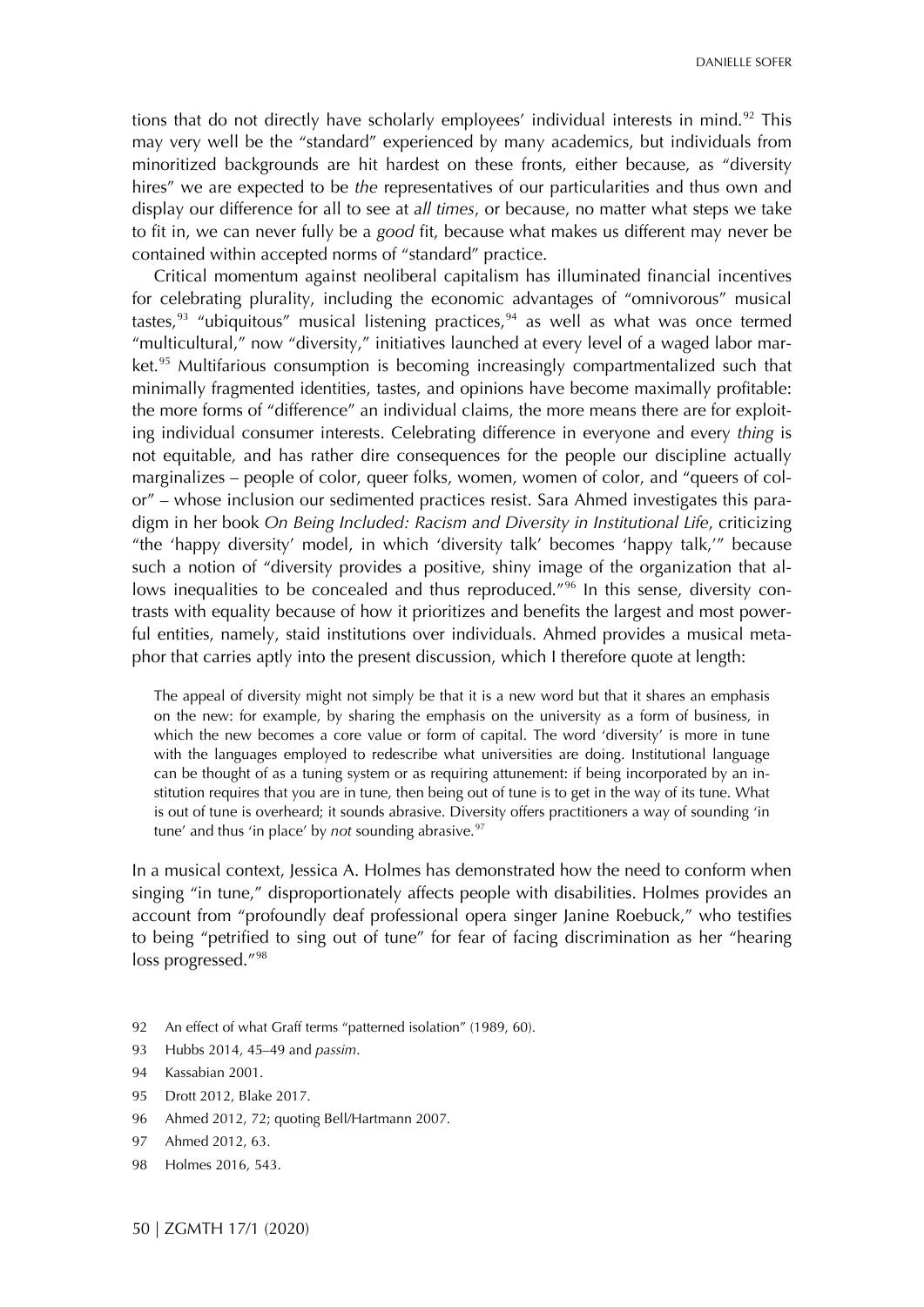Looking to popular music consumption, philosopher Robin James revisits the concept of "passivity" to turn a spotlight on ways in which feminist philosophers have reinforced a correlation between passivity and stereotypical white femininity by valorizing a cultural divide between "classical" or "serious" and "popular" music. $99$  James understands this notion of passivity as stereotypical because it assumes women, both performers and spectators alike, act out or receive the music record executives promote without exercising "discrimination, judgment, and self-determination."[100](#page-20-0) Setting up Marx's *Kapital* in "ana-logical" relation to Luce Irigaray's critique of "Women on the Market,"<sup>[101](#page-20-0)</sup> James summarizes how women's immaterial representation serves to undermine and ultimately dismantle women's material power and work, writing:

Just as women and women's work – the *oikos*, per se – have traditionally been relegated to the private sphere, an object's gross materiality, its utility as a *thing* with *specific qualities*, is not admitted into the market economy proper. Accordingly, in the same way that the Modern subject emerges when Descartes supposedly thinks away his body and sense perceptions and makes recourse only to Reason, the commodity is first produced when an object is divested of all its tangible, useful properties and considered only in terms of its reference to some common denominator. $102$ 

In James's reading of Irigaray, Marxism employs women for their *utility* as transient commodities in "reference," as James writes above, "to some common denominator," while ignoring – in fact, deliberately veiling – women's active contributions to the labor force because of qualitative differences between the kinds of work women and men tend to do. This veiling becomes an enigmatic question regarding use and value, the dichotomy between genders, transferred onto the work each respectively performs While Lochhead's critique clearly draws out this exploitative expression, her claims about what is at stake for music seemingly perform the same habit, moving from Lulu's tangible form as a representation of woman to substitute her lyrical music, and thus shift the debate to questions of tonal versus atonal standards (about a composing man, no less). This shift could very well signal yet another substitution of what Irigaray terms "Women-as-commodities" who "are thus subject to a schism that divides them into categories of *usefulness* and exchange value; into matter-body and an envelope that is precious but impenetrable, ungraspable, and not susceptible to appropriation by women themselves; into private and social *use*."[103](#page-20-0) We can recall that Maus portrays the common perception of passive as emasculated *qua* femininity. The active is therefore also suspect in that it represents the hypermasculine stereotype, such that James via Irigaray argues that typical juxtapositions of passive and active in "phallogocentric discourse" silence women "due to the lack of a positive definition of woman/femininity in its various specificities."[104](#page-20-0) I would add that such idealized binaries as Maus, Lee, and Irigaray present them do not contribute positively to notions of either women *or* men, or anyone, for that matter. James determines that women's passivity is confirmed and reinforced by disregarding discursive qualities

- 101 Ibid; Irigaray 1985.
- 102 James 2010, 95.
- 103 Irigaray 1985, 176, emphasis added.
- 104 James 2010, 99.

<span id="page-20-0"></span><sup>99</sup> James 2010, 94.

<sup>100</sup> Ibid., 93.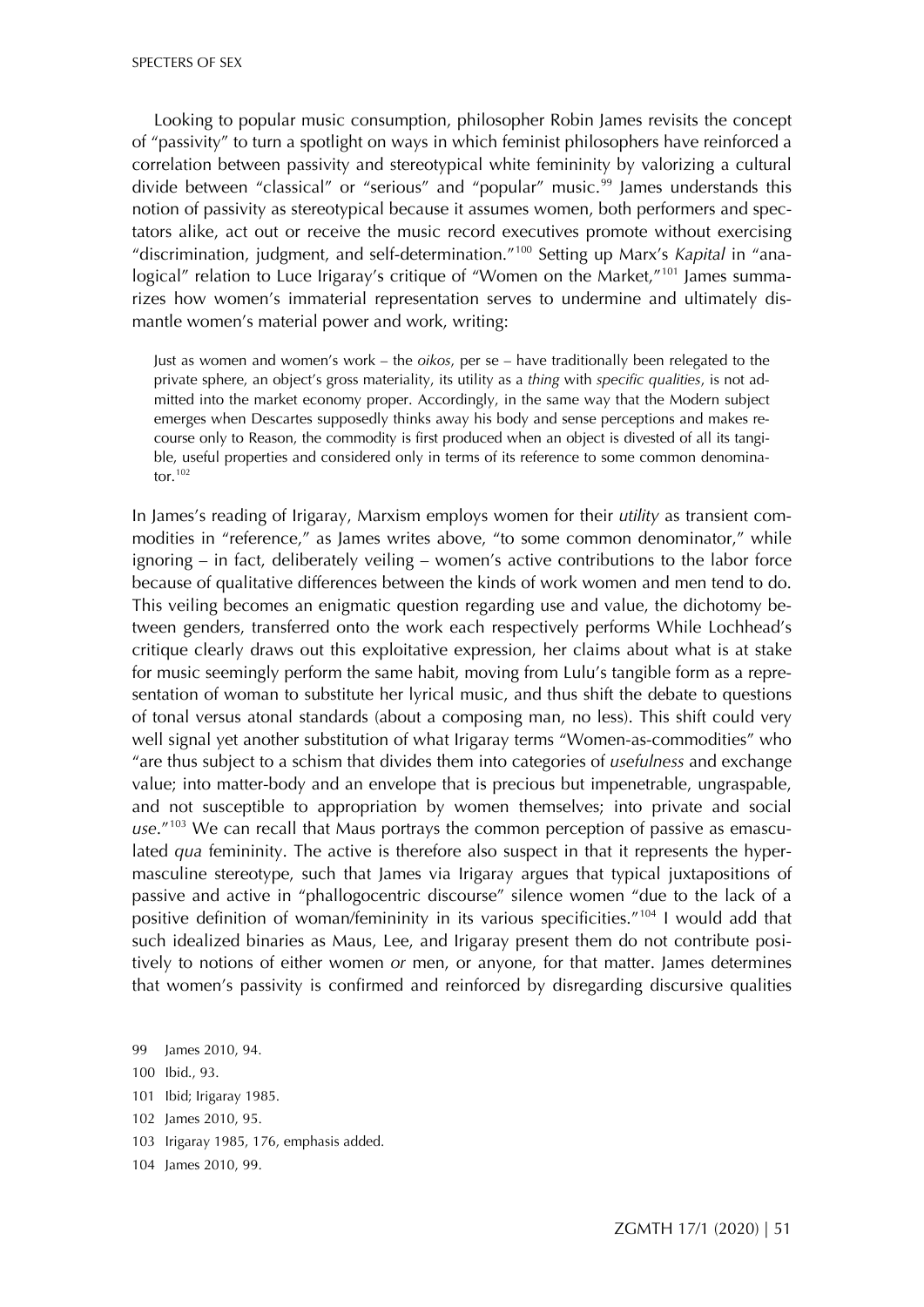between different forms of work, resulting in the "trivialization" of women's judgments and ultimately of the kinds of music they value and enjoy:

Women are allowed to produce and exchange commodities, *provided that these goods are given no cultural significance.* […] Women may be allowed a degree of agency, but never full access to the highest domains of intellect and culture; they may speak, but only a derivative, immature, unrefined discourse. This trivialization is one of the most common ways in which femi-nized/female culture production is abjected from "real" or "serious" culture.<sup>[105](#page-21-0)</sup>

The "serious," "mainstream, "active," or "masculine" cannot exist without the oppositional hierarchy of these terms to their respective counterparts "frivolous," "marginal," "passive," or "feminine." James aspires to dispel the "absolute active/passive binary" that stabilizes such hierarchies.<sup>[106](#page-21-0)</sup>

Institutions, whether musical or otherwise, exploit the character of the minority as a sign representing some much greater obstacle to quantify  $-$  the quality of the music itself (in Lochhead's critique), alternative masculinity (for Boretz, Maus, Lee, and others), or institutions themselves – universities as well as disciplines – as mainstays of exclusion. Lochhead's analysis illuminates the "how" of the gendered specter, showing how analysis might privilege alternative modes of listening to the dominant way of composing or analyzing. Ultimately, though, pandering to the alternative or marginal may very well cause further fragmentation in that it presumes that those who espouse a "mainstream" outlook are not capable of such "queer listening," to use another term coined by Maus, which he argues contrasts with "normative concert listening and the reflections on musical eroticism that appeared in U.S. musicology from the late 1980s on."[107](#page-21-0) Bracketing expectations of concert goers from the uncanny sense acquired of those who take notice of these "behaviors," elevates queerness into a privileged way of encountering music, but one that, nevertheless, cordons off queer listeners as exceptional – the queer behavior as perhaps an unintended consequence of classical composition and therefore queer listeners as an unintended audience. While this observation may be valid, is there no other way? Is there no way to center queer experiences, women's experiences, non-male experiences, non-heteronormative experiences, other than in opposition to the majoritarian? In the next section, I propose an answer to this question.

### CENTERING THE USER IN MUSIC-THEORETICAL DISCOURSES

In some cases, composers *use* an "ideal listener" to help situate certain constraints for their compositional choices.[108](#page-21-0) Often composers themselves, writing *as* theorists, use their own music to build more abstract theories, as in the case of Babbitt's many writings. Cases where composers use their own music can elucidate compositional motivations and intentions for other listeners, providing insight into the composition's inner workings. Since Cone and Babbitt, many theorists have expanded such auto-ethnographic approaches to investigate analytical orientations toward music that the theorists themselves had no hand in composing, analyzing another person's works in service of "hear[ing] the

<span id="page-21-0"></span> Ibid., 104–105. Ibid., 111. Maus 2013, author's note. See Sofer 2017.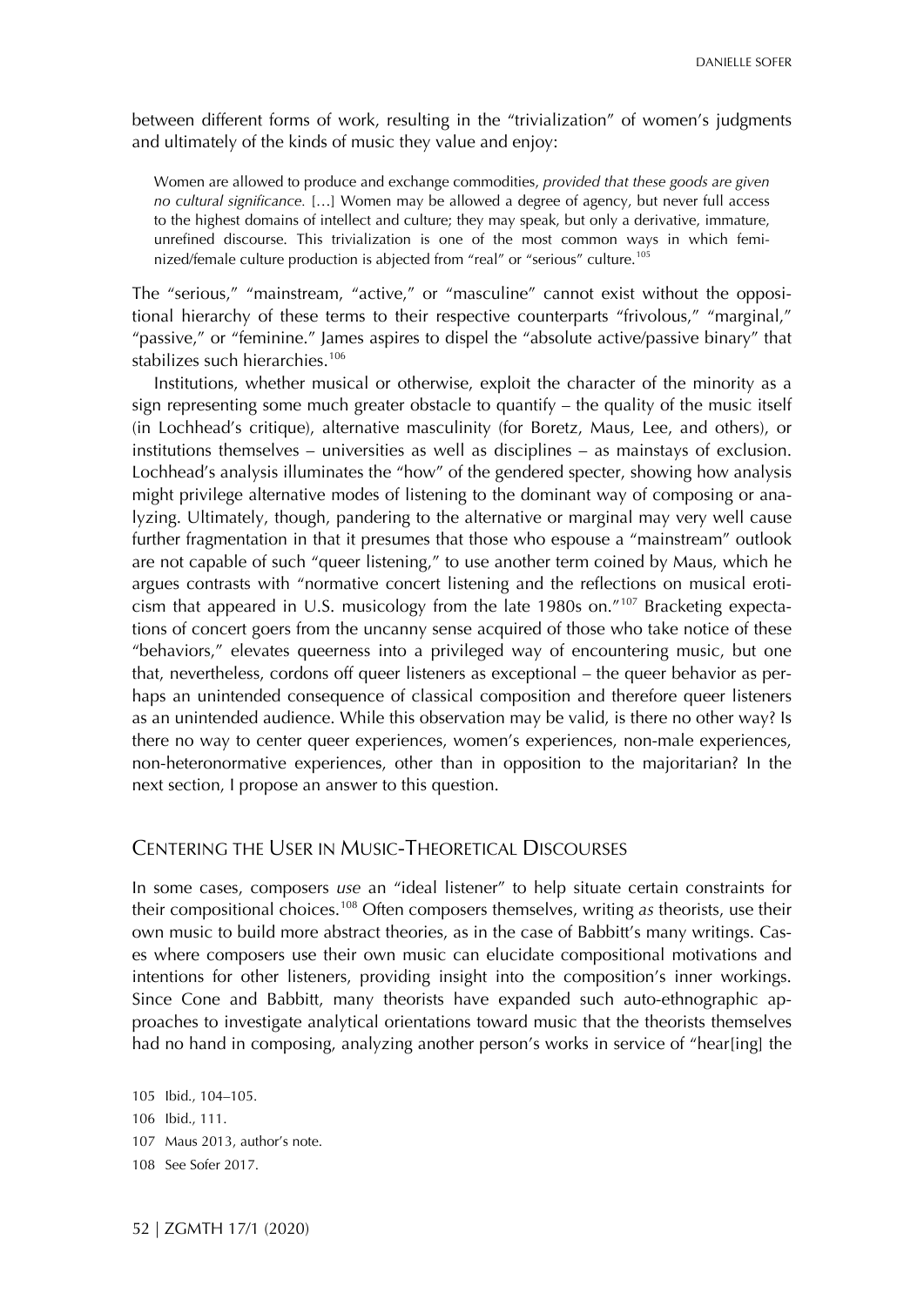piece better," to quote from theorist David Lewin.<sup>[109](#page-22-0)</sup> In short, the author's envisioned audience has in many ways shaped the kinds of methodological approaches theorists have taken toward music. To recall Lochhead, "*What* the music 'means' must be qualified by *for whom* and *when*."[110](#page-22-0) With this adage in mind, we could draw the analogy between music theory as *technology* and readers (whether theorists or not) as its *users*.

Within this technology-user dynamic, music theorists fall into the role of *engineers* of particular theories/technologies with certain *users* in mind, even when presuming to address some feigned universality. And while we may already acknowledge the historical feminization of our object of study – music<sup>[111](#page-22-0)</sup> – and even our discourses, as detailed above, we must also acknowledge the registral dynamics at play in whom we target as "users" of our various theories. Despite established discourses in sister disciplines, as detailed above by Collins, hooks, Jones, James and Irigaray, I would venture a guess that with very few exceptions only a minority of music theorists write with a non-white, nonmale reader in mind. Just as there is much we music theorists could learn about spectatorship and musical reception from scholars of Black Music, in this section I introduce a discourse from user interface design, which similarly interrogates reception not merely in terms of receivers but also in how a targeted audience could and should influence creators.

Lucy A. Suchman is a foundational anthropologist of science and technology who worked as a scientist at the XEROX Corporation's Palo Alto Research Center for twentytwo years. Her investigation of this work in *Human-Machine Reconfigurations: Plans and Situated Actions* (1985) reconceived the creator-user dynamic in technology by proposing to apply social science – tasked with "interpreting the actions of others" – to "the design and use of interactive machines" or "human-machine interaction."[112](#page-22-0) Suchman's central claim revolves around intuitions of the human-machine interface, explaining from the engineer's perspective: "For practical purposes, user interface designers have long held the view that machines ideally should be self-explanatory, in the broad sense that their operation should be discoverable without extensive training, from information provided on or through the machine itself."[113](#page-22-0) One problem is that "the degree to which an artefact is self-explanatory is just the extent to which someone examining the artefact is able to reconstruct the *designer's intentions* regarding its use."[114](#page-22-0) She goes on to explain that the human-machine relationship has been revolutionized recently with "the idea that the artefact might actually *explain itself* in something more like the sense that a human being does. In this second sense the goal is that the artefact should not only be intelligible to the user as a tool but also that it should be *intelligent*."[115](#page-22-0) Clear parallels emerge between this rhetoric and that which science-minded composer-theorists have tasked for their music. To recall Cone once more, "The good composition will always review, on close study, the methods of analysis needed for its own comprehension."[116](#page-22-0) Reading Cone through the

- <span id="page-22-0"></span>109 Lewin 1969, 63, Guck 1994; see also Lochhead 1982, Lewin 1986, and Cox 2016.
- 110 Lochhead 1999, 252. See footnote 58.
- 111 Brett 2006, 11.
- 112 Suchmann 2007, 29–30.
- 113 Ibid., 43.
- 114 Ibid., emphasis original.
- 115 Ibid., emphasis original.
- 116 Cone 1960, 187. See footnote 20.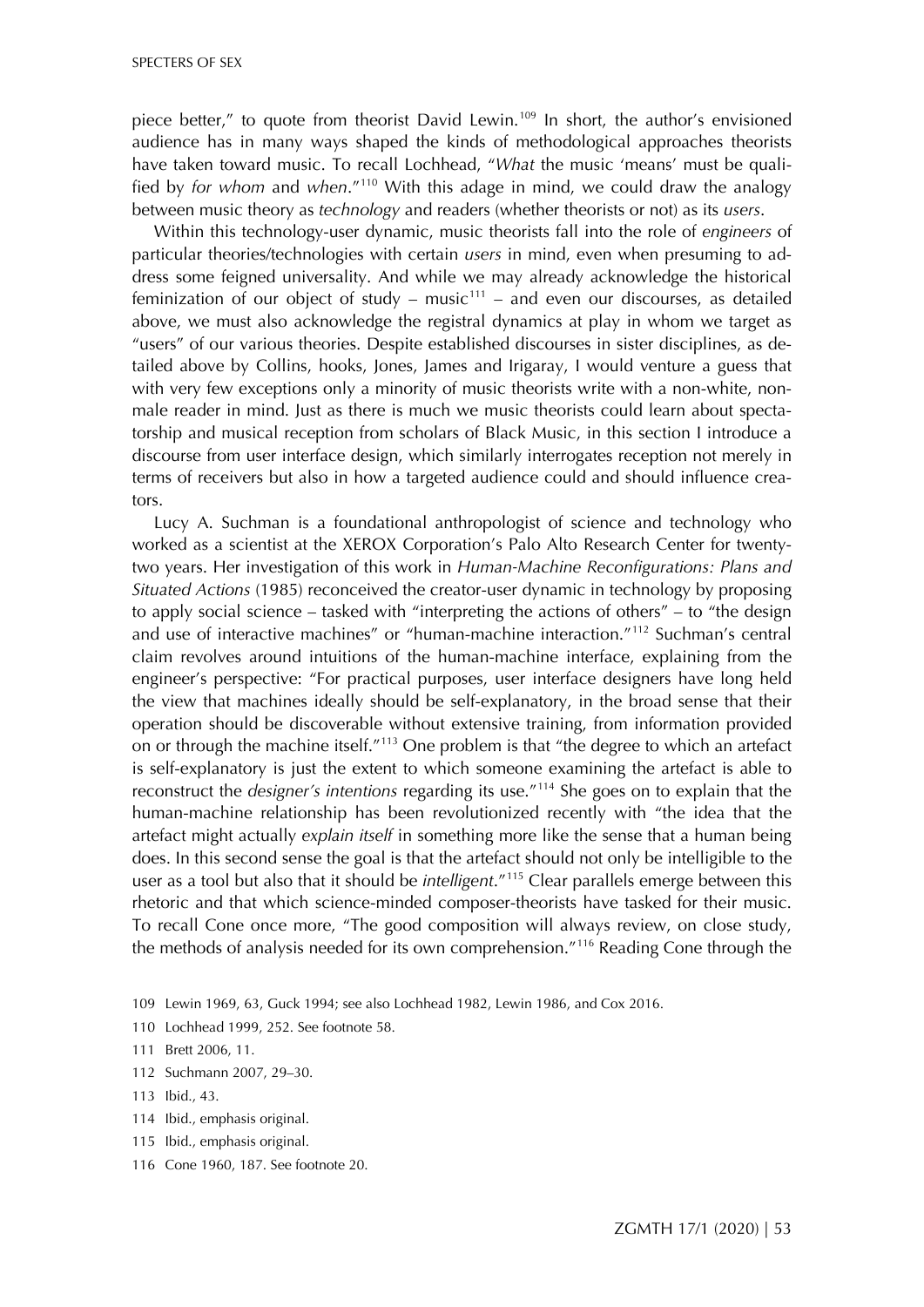logic of an anthropologist of technology, we might understand "good composition" to mean the piece of music makes itself "intelligible" to users – whether other theorists, composers, or listeners at large.

In a revised edition published twenty years later in 2007, Suchman responded to criticism of the first edition explaining that her usage of the word "context" was insufficient for the kind of situatedness needed to address "the problem of human-machine communication" because "context" is too static a term to account for the complexity with which things are confronted in real-world situations. Observing "behaviors" as interactions between technology and users, Suchman explains,

I proposed a rewording […] "that behavior can only be understood in its relations with realworld situations." There are two changes here, one subtle, one less so. The more subtle shift, from "in the context of" to "in its relations with," is meant to get away from the container-like connotation of the term *context* and emphasize instead that the structuring of behavior is done not a priori, but in reflexive relation to circumstances that are themselves in the process of being generated, through the same actions that they in turn work to make comprehensible.<sup>[117](#page-23-0)</sup>

Suchman's remarks bear a striking resemblance to Lochhead's music-theoretical qualifications. Where the term "context" might evoke theorizations concerning both epistemic and ontological qualifications, "situated" rather requires embodied, temporal, and proximal theoretical engagement.

Suchman's contemporary Donna Haraway expands these sentiments in her notion of "situated knowledges," which she says are "about communities, not isolated individuals,"[118](#page-23-0) arguing in favor of "partiality and not universality." Haraway continues emphatically, "I am arguing for the view from a body, always a complex, contradictory, structur-ing, and structured body, versus the view from above, from nowhere, from simplicity."<sup>[119](#page-23-0)</sup> Building on Haraway, media scholar and artist Annie Goh divides recent sound studies discourses into positions that subscribe either to the perspective of subject-centered epistemology or to object-oriented ontology, neither of which, despite practitioners' appeals to the contrary, realize Haraway's notion of "situated knowledge" because, as Goh explains, neither epistemic nor ontological investigations succeed in accounting for the theorist's own situatedness.<sup>[120](#page-23-0)</sup> For Goh, Haraway's concept "juggles a seemingly impossi-ble contradictory commitment to both positivism and relativism.<sup>"[121](#page-23-0)</sup> Comparably, "positivism" and "relativism" are two concepts always at the center of music theory's formalist (or masculinist) enterprises.

Goh invokes Haraway's term "material-semiotic" as one way to enforce the embodiedness of epistemology while also retaining the "political-ethical demands of situatedness" to counter the presumed transcendental masculinist view, which Haraway terms the "god-trick."[122](#page-23-0) In an extended passage, Goh makes these connections explicit:

- 121 Ibid., 292.
- 122 Ibid., 289.

<span id="page-23-0"></span><sup>117</sup> Suchmann 2007, 19.

<sup>118</sup> Haraway 1988, 590. See Judy Lochhead's article in the present volume, [https://doi.org/10.31751/1031.](https://doi.org/10.31751/1031)

<sup>119</sup> Ibid., 589.

<sup>120</sup> Goh 2017.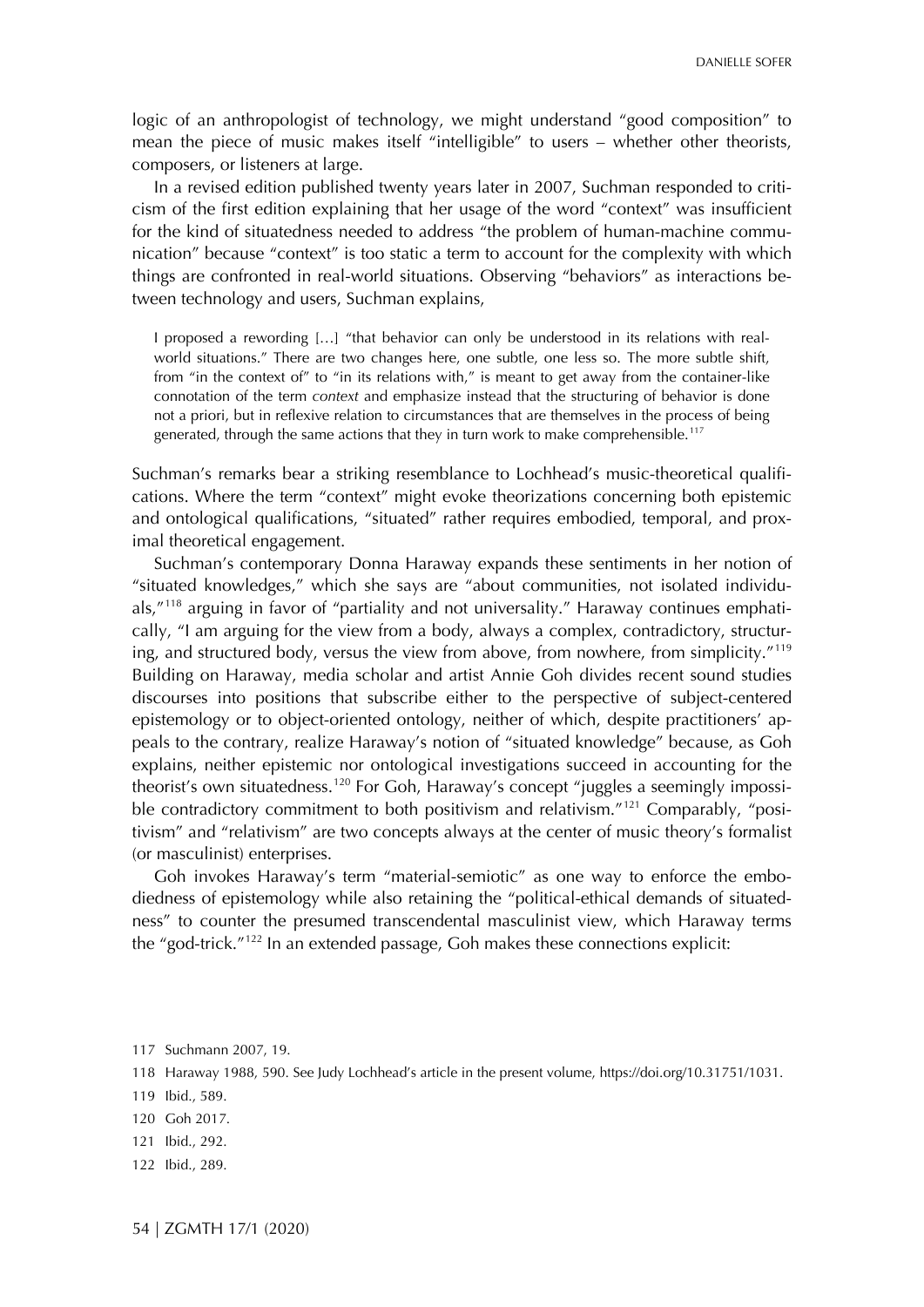[T]he physical embodiedness of archeoacoustics research methods does not combat the "godtrick". The aforementioned difference between embodiedness and situatedness is key: embodiedness alone does not prevent the traditional subject-object relations from persisting. A Harawayan situatedness would require not only a consideration of the body, but of the politicalphilosophical conditions in which knowledge production takes place. This includes a gendered, racialized and material engagement with knowledge production.<sup>[123](#page-24-0)</sup>

Goh argues that scholarly discourses need to amplify accounts that center and situate perspectives enforcing material-semiotic commitments, not by negotiating through bodies conceptually or metaphorically – as Maus does – but by regarding marginalized scholars as factually situated knowledgeable beings.

Where Suchman drew our attention to the absence of users in the engineering and design of new technologies in the 1980s, nearly two decades later, Nelly Oudshoorn, Els Rommes, and Marcelle Stienstra observed that "Concepts such as 'user-centered design' and 'design for all' are frequently used by designers and policy makers interested in equal access to new technologies, particularly new information and communication technologies (ICTs)."[124](#page-24-0) Despite the conceptual preponderance of universal design, many failed at that time to consult users in the design stage due to the risk that doing so "may slow down the speed of development."[125](#page-24-0) As a consequence, "design-for-all" projects introduced unintended biases based on designer's assumptions, whereby "technological artifacts [came] to incorporate barriers against specific groups of users<sup> $n_{126}$  $n_{126}$  $n_{126}$ </sup> – particularly biases that negatively affected women and people with disability or illness, such that users were expected "to articulate and perform identities that correspond with the identities anticipated by innovators."[127](#page-24-0) What's more, "Technologies may create new identities, or transform or reinforce existing identities, by delegating and distributing specific responsi-bilities, skills, and tasks to users."<sup>[128](#page-24-0)</sup> This last observation, when read through a musictheoretical lens, explains why, even though women and other minorities have been consulted on disciplinary issues via, for example, SMT's Standing Committees, the demographic statistics have hardly shifted. In other words, those who succeed as music theorists tend to adopt and adapt to the existing scripts enforced through a tacit acceptance of disciplinary standards.

Focusing on a comparison of economic incentives between the private and public sector, Oudshoorn and colleagues show that intentions to design for everybody instead default to methods of "designing for oneself, $n_{129}$  $n_{129}$  $n_{129}$  or what is known in the industry as "I-Methodology.<sup>["130](#page-24-0)</sup> Music theorists who claim to diversify the field topically but who nevertheless resist amplifying scholarly and musical work created by those individuals who remain marginalized in the discipline on account of gender, race, ethnicity, sexual orientation, socio-economic status, access and class, or disability, simply reiterate an "I-Methodology" that only reinforces an individual theorist's own assumptions of the needs

- 124 Oudshoorn/Rommes/Stienstra 2004.
- 125 Ibid., 31.
- 126 Ibid.
- 127 Ibid., 32.
- 128 Ibid.
- 129 Ibid., 41.
- 130 Akrich 1995.

<span id="page-24-0"></span><sup>123</sup> Ibid., 294.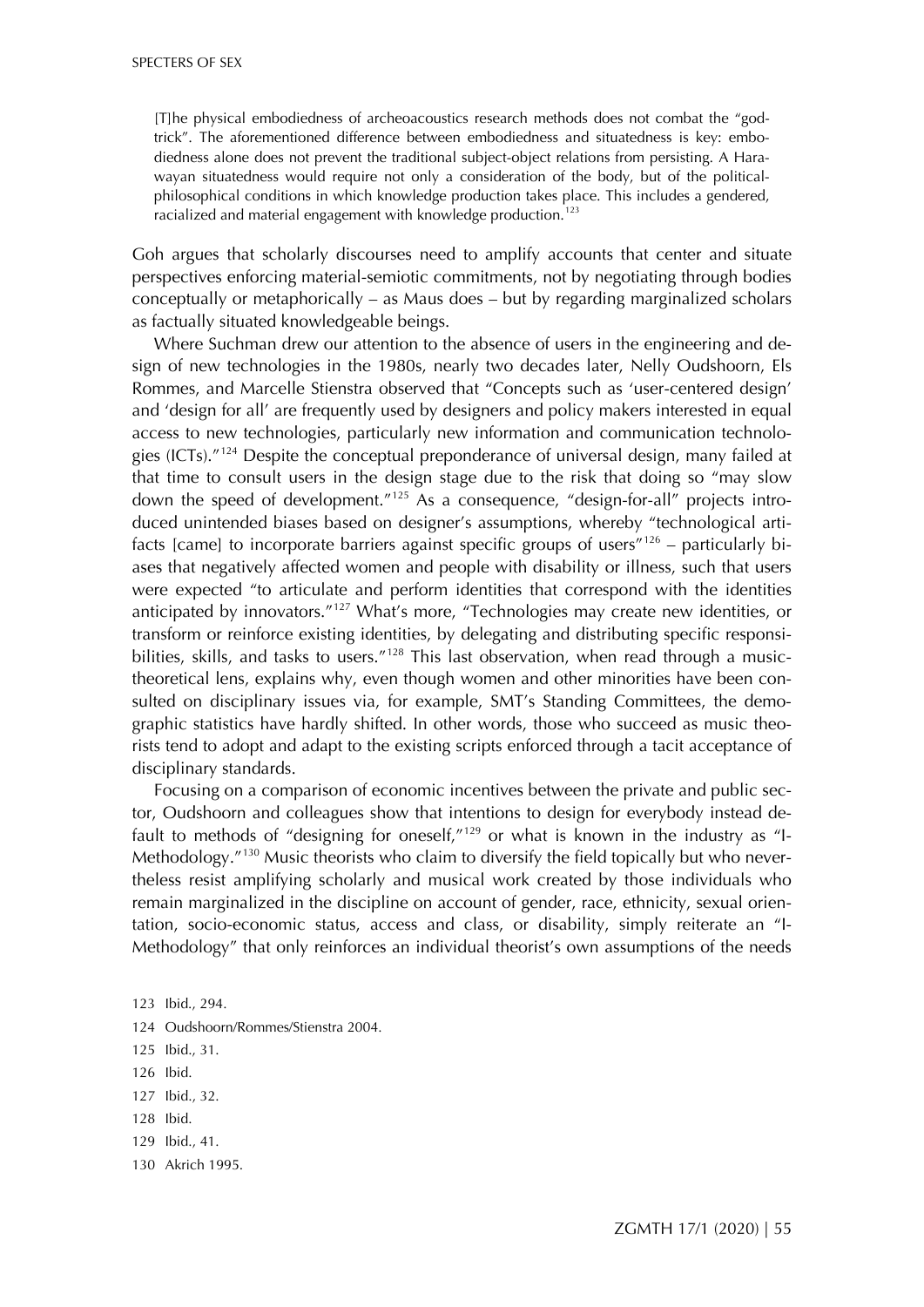and interests of those who belong to other populations or subscribe to other identities than themselves – whether "feminine," "queer," or otherwise.

Francesca Bray examines similar findings within engineer-user relations, noting: "Once consumers (or rather users), like producers, were treated as rational actors embedded in complex sociotechnical and cultural systems, it became easier to explain their decisions to adopt or to refuse technology, as well as the degrees of 'interpretive flexibili-ty' to which they might subject it."<sup>[131](#page-25-0)</sup> This reflexive framing can prove useful for the field of music theory where there is still resistance to even acknowledging that systemic exclusions exist and that they occur because of the self-assumed learning curve enforced by the implicit "standard."

To read these finding through a music-theoretical lens – substituting music theory for technology in the above passage – we music theorists should aim collectively to understand and continually interrogate who engages or disengages from our work or even the discipline at large. If theorists envision the "user as everybody," they risk further alienating individuals while narrowing music-theoretical standards increasingly. A musictheoretical parallel to the term "interpretive flexibility" here might be what Dora Hanninen terms one's "theoretic orientation," informed by one's interests and perceptual habits, their interpretive goals and one's music context. As Hanninen laments, this remains one aspect often left unspoken in music analysis, and presumably if theorists were to acknowledge demographics, including gendered discrimination or racism, as markers not only of a theorist's own orientation toward analysis but also their orientation toward a particular *audience*, there would be greater transparency regarding who really benefits from an analysis.<sup>[132](#page-25-0)</sup> Elsewhere Hanninen sees "theoretic orientation" as a way of expanding music-theoretical scope to "open up the possibility for precise and reasoned intersubjective discourse," which I envision as a way of continuously disrupting the staid pre-sumptions of analytic standards.<sup>[133](#page-25-0)</sup>

This is to say that, when writing about "queer listening" one cannot presume to speak for all queers alike, and when writing as a "gay bottom," one cannot ensure that an analysis will actually "speak to the musical experience of music theorists at large,"[134](#page-25-0) since no theory is "universally" understood, let alone accepted. Theory is always contingent, as are the identities of a theory's theorists and its readership. If we only *use* women's compositions or performances and do not explicitly name women as *users* of music's *theories*, we necessarily exclude women from music-theoretical practice. Women may very well read and engage with music-theoretical research, but we do not see ourselves implicated in and impacted by this research. If instead we explicitly name women – who may also be black scholars, scholars from Asia or the Global South, and/or members of the LGBTQIA+ community – as part of the users of our theories, our music-theoretical objectives may very well change.

<span id="page-25-0"></span><sup>131</sup> Bray 2007, 40.

<sup>132</sup> Hanninen 2004, 150.

<sup>133</sup> Hanninen 2001, 347.

<sup>134</sup> Lee 2019, 149. See footnote 25.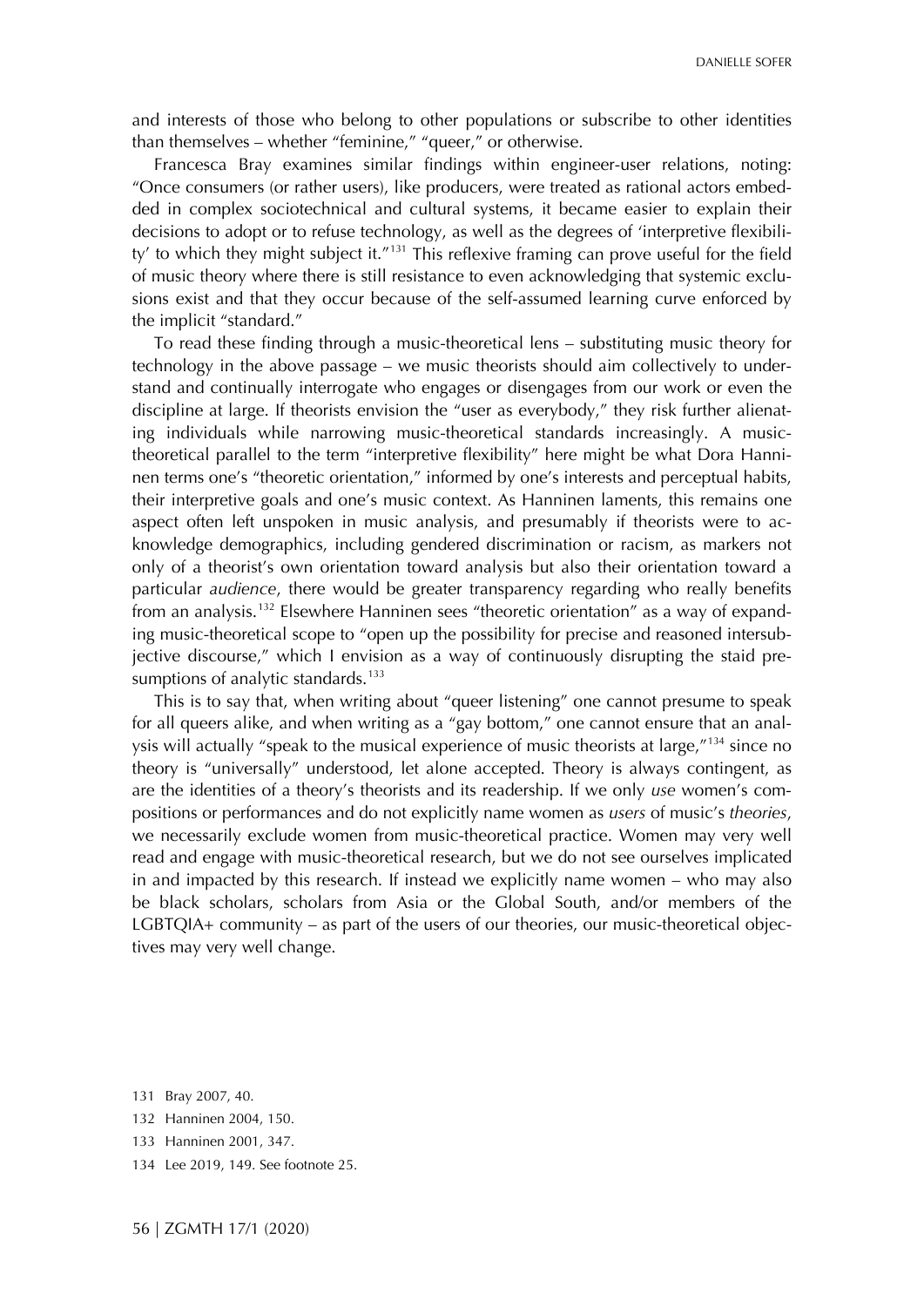#### **CONCLUSION**

Above, I examined the phenomenological distinction between "embodiment" and "orientations" in Sara Ahmed's work, where the former takes as given the familiarity of one's surroundings and objects that populate that ecology while seeking to bracket out an ob-ject's "fundamental ontology," to use properly Heideggerian terminology.<sup>[135](#page-26-0)</sup> The problem one encounters is that there is nothing truly "fundamental" – in the sense of inherent – in an object without accounting for the observer, spectator, listener, or analyst's own proximal orientation, without accounting for the ways in which theorists navigate the world, how we have arrived before the writing table, to return to Husserl's example, or how we have come to know a particular piece of music, looking to music theorists. This personal history is all part of the concept of "doing things" Ahmed articulates, a concept she picks up again later in her monograph *What's the Use? On the Uses of Use*. [136](#page-26-0) In a blogpost preceding release of this monograph, Ahmed explains the book's methodology in relation to her particular fascination with the word "use":

*[W]e learn about use from use*: use is how we get a handle on things when we are occupied as well as offering a way of talking about occupations and handles. My aim has also been to widen the scope of what we mean by utilitarianism by thinking how the concept of utility exercised within that tradition relates to more ordinary uses of use. I also investigate utilitarianism as an administrative history that helps us to understand how use becomes a way of building worlds. I am especially interested in how a requirement to be useful falls unevenly on subjects, or how utility as a referential system (useful for, useful to) is tightened or loosened depending on one's location in that system. $137$ 

In the previous sections I examined a number of ways in which the word "sex" can be *used* as means toward music-analytical ends. Well, more accurately, rather than *analytical* ends, theorists use analysis *together with* sex to elucidate musical hearings. Ahmed's method of "following words around" necessarily draws on her previous work around "orientations," a related (though heavily updated) enterprise to Cone's in the ways her notion of "orientations" bridges the pointillistic tasks of independent theorists with the macroscopic sociohistorical action of queer discourses. Ahmed's "orientations" tend to navigate discursive paths differently from the "straight and narrow" or "well trodden" routes sedimented by the demographic majority of a given society or intellectual discipline.<sup>[138](#page-26-0)</sup>

In this regard, a key difference Ahmed articulates between historical notions of "orientation" and processes that might *queer* orientations is in acknowledging how phenomenology is necessarily located, situated within the borders that define us as people of a particular place to *do* particular *things*. According to Ahmed, traditional notions of phenomenological orientation tend to bracket out crucial notions of identity, such as gender, sexuality, race, or more realistically, the many ways in which we find ourselves to be gender*ed*, sex*ed*, and rac*ed*. She asks, "If whiteness gains currency by being unnoticed, then what does it mean to notice whiteness? What does making the invisible marks of privilege more visible actually do?"<sup>[139](#page-26-0)</sup> These questions become pertinent when pursuing

- 137 Ahmed n.d., emphasis original.
- 138 Ahmed 2006a, 554.
- 139 Ahmed 2007, 149.

<span id="page-26-0"></span><sup>135</sup> Heidegger 1996, 200–201.

<sup>136</sup> Ahmed 2019.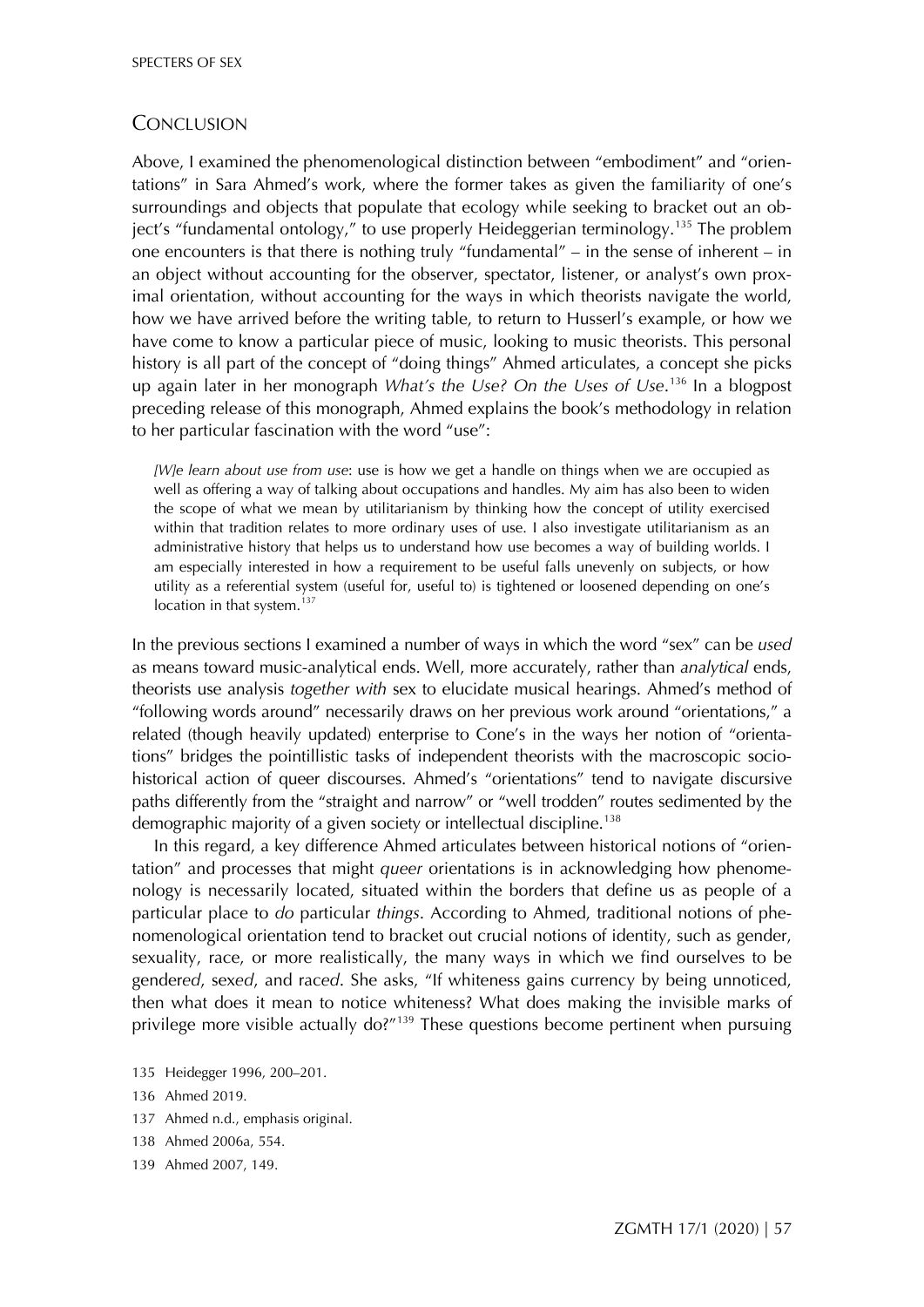indictments against music theory's racialized and gendered insularity. Lee points out that, for Ahmed, a history of phenomenology from Husserl to Maurice Merleau-Ponty articulates modes of inheritance characterized as "lines of whiteness – the philosophers' thought expresses the *privilege* that comes from being white." Lee then contrasts this image of continuity with "the phenomenology of non-white bodies [which are comprised of] stoppage, obstructions, and obstacles – in other words, the *absence* of a line."[140](#page-27-0) But actually, rather than pointillistic gaps, Ahmed speaks to the reach and limits of orientations; regarding the phenomenological horizons of such perceptions, she extends the existing phenomenological repertoire to enrich Husserl's philosophical investigations by queering them, by exposing the familiarity of whiteness to throw into question the "somatic norms" that make non-white bodies feel "out of place" by intervening her own positionality – exactly as I have done in this article, interspersing music-theoretical writings with musicological, sociological, and historical writing about sex in music by scho-lars whose work might ordinarily fall outside the bounds of music theory.<sup>[141](#page-27-0)</sup> I extend the music-adjacent queries to musically distant writing about sex in technology and philosophy both to position the words of women of color in proximity to music theory but also to show how using sex as common ground introduces an alternative scope for musictheoretical inquiry by providing nuanced scholarly expertise from fields that could enrich currently pervasive modes of musical analysis, even for those theorists who are already concerned about music's confluence with sex and gender.

## References

- Ahmed, Sara. 2006a. "Orientations: Toward a Queer Phenomenology." *GLQ: A Journal of Lesbian and Gay Studies* 12/4: 543–574. <https://doi.org/10.1215/10642684-2006-002> (31 Mar 2020)
- Ahmed, Sara. 2006b. *Queer Phenomenology: Orientations, Objects, Others*. Durham, NC: Duke University Press.
- Ahmed, Sara. 2007. "A Phenomenology of Whiteness." *Feminist Theory* 8/2: 149–168.
- Ahmed, Sara. 2012. *On Being Included: Racism and Diversity in Institutional Life*. Durham, NC: Duke University Press.
- Ahmed, Sara. 2019. *What's the Use? On the Uses of Use*. Durham, NC: Duke University Press.
- Ahmed, Sara. n.d. "The Uses of Use."<https://www.saranahmed.com/the-uses-of-use> (31 Mar 2020, no longer available online on 15 Jun 2020).
- Akrich, Madeline. 1995. "User Representations: Practices, Methods and Sociology." In *Managing Technology in Society: The Approach of Constructive Technology Assessment*, edited by Arie Rip, Thomas J. Misa, and Johan Schot. London: Pinter, 167–184.

<span id="page-27-0"></span>140 Lee 2019, 146.

<sup>141</sup> Ahmed 2006b, 133.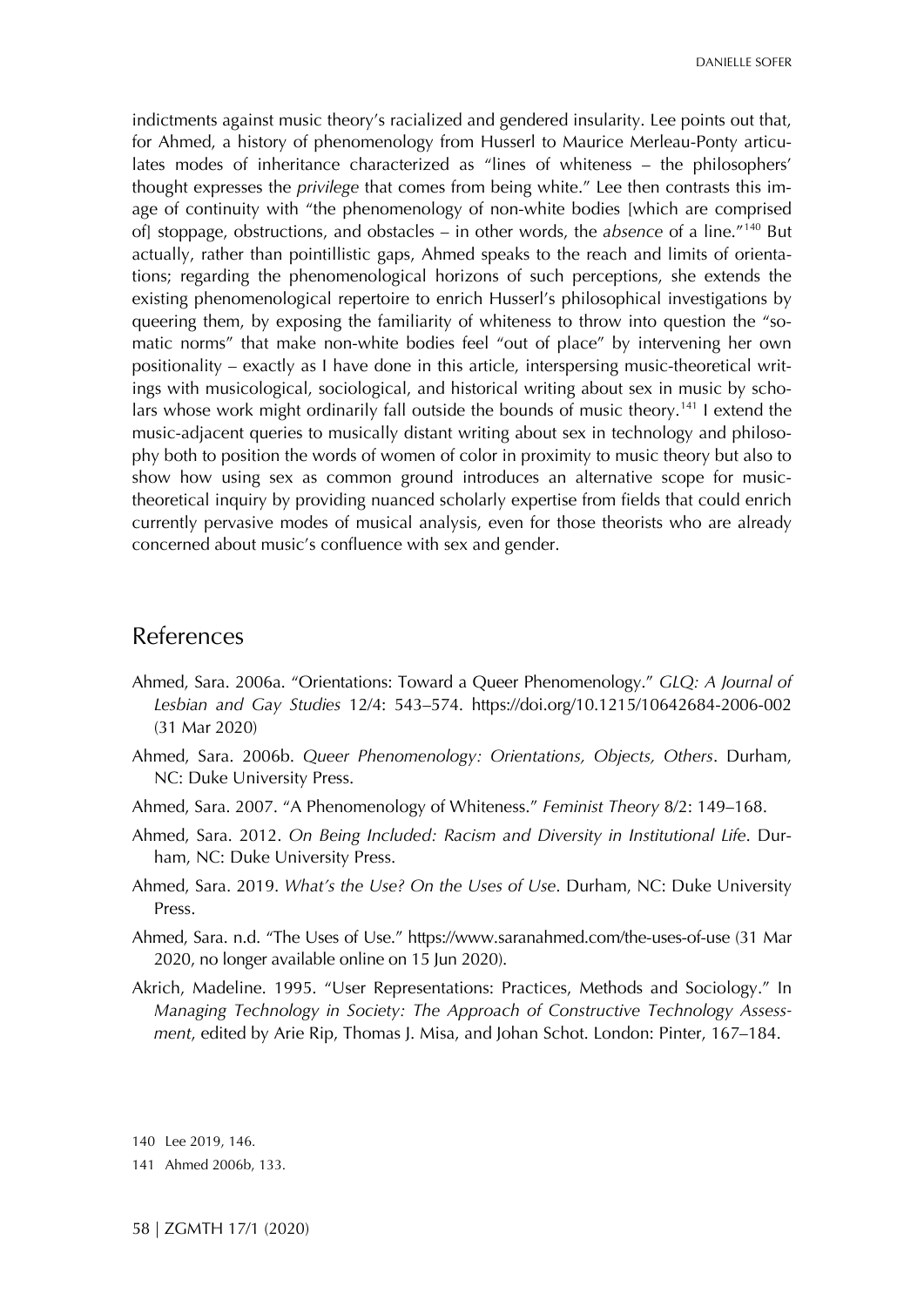- Ashby, Arved. 2004. "Intention and Meaning in Modernist Music." In *The Pleasure of Modernist Music: Listening, Meaning, Intention, Ideology*, edited by Arved Ashby. Rochester, NY: University of Rochester Press, 23–45.
- Babbitt, Milton. 1958. "Who Cares If You Listen?" *High Fidelity* 8/2: 38–40, 126–127. Reprinted under the original title "The Composer as Specialist" in *The Collected Essays of Milton Babbitt*, edited by Stephen Peles with Stephen Dembski, Andrew Mead, and Joseph N. Straus. Princeton: Princeton University Press 2003, 48–54.
- Babbitt, Milton. 1987. "The Unlikely Survival of Serious Music." In *Milton Babbitt: Words about Music*, edited by Stephen Dembski and Joseph N. Straus. Madison, WI: University of Wisconsin Press, 163–186.
- Bell, Joyce M. / Douglas Hartmann. 2007. "Diversity in Everyday Discourse: The Cultural Ambiguities and Consequences of 'Happy Talk.'" *American Sociological Review* 72/6: 895–914.
- Blake, David. 2017. "Musicological Omnivory in the Neoliberal University." *Journal of Musicology* 34/3: 319–353. [https://doi.org/10.1525/jm.2017.34.3.319](https://doi.org/10.1215/10642684-2006-002) (31 Mar 2020)
- Boretz, Benjamin. 1999. "Music/Consciousness/Gender." In *Audible Traces: Gender, Identity, and Music*, edited by Elaine Barkin, Lydia Hamessley, and Benjamin Boretz. Zürich: Carciofoli, 293–344.
- Bosma, Hannah. 2003. "Bodies of Evidence, Singing Cyborgs and Other Gender Issues in Electrovocal Music." *Organised Sound* 8/1: 5–17. [https://doi.org/10.1017/S13557718](https://doi.org/10.1017/S135577180300102X) [0300102X](https://doi.org/10.1017/S135577180300102X) (31 Mar 2020)
- Boyd, Clifton / Yayoi Uno Everett / Philip Ewell / Ellie Hisama / Rachel Lumsden / Noriko Manabe / Joseph Strauss. 2019. "Open Letter to the Music Theory Community." 2019. Google Docs. October 1, 2019. [https://docs.google.com/document/d/1R\\_d03OMO](https://docs.google.com/document/d/1R_d03OMOcIgTizr6h1-0j7bmd8gP5OFROnuwGwlX-lU/edit?usp=sharing&usp=embed_facebook) [cIgTizr6h1-0j7bmd8gP5OFROnuwGwlX-lU/edit?usp=sharing&usp=embed\\_facebook](https://docs.google.com/document/d/1R_d03OMOcIgTizr6h1-0j7bmd8gP5OFROnuwGwlX-lU/edit?usp=sharing&usp=embed_facebook) (31 Mar 2020)
- Bradby, Barbara. 1993. "Sampling Sexuality: Gender, Technology and the Body in Dance Music." *Popular Music* 12/2: 155–176.
- Bray, Francesca. 2007. "Gender and Technology." *Annual Review of Anthropology* 3: 37–53.
- Brett, Philip. 2006. "Musicality, Essentialism, and the Closet." In *Queering the Pitch: The New Gay and Lesbian Musicology*, edited by Philip Brett, Elizabeth Wood, and Gary C. Thomas. Second edition. New York: Routledge, 9–26.
- Calico, Joy H. 2014. *Arnold Schoenberg's* A Survivor from Warsaw *in Postwar Europe*. Berkeley, CA: University of California Press.
- Carby, Hazel V. 1998. "It Jus Be's Dat Way Sometime: The Sexual Politics of Women's Blues." In *The Jazz Cadence of American Culture*, edited by Robert G. O'Meally. New York: Columbia University Press, 471–483.
- Collins, Patricia Hill. 2000. *Black Feminist Thought: Knowledge, Consciousness and the Politics of Empowerment*. Second edition. New York: Routledge.
- Cone, Edward T. 1960. "Analysis Today." *Musical Quarterly* 46/2: 172–188.
- Cone, Edward T. 1967. "Beyond Analysis." *Perspectives of New Music* 6/1: 33–51. <https://doi.org/10.2307/832404> (31 Mar 2020)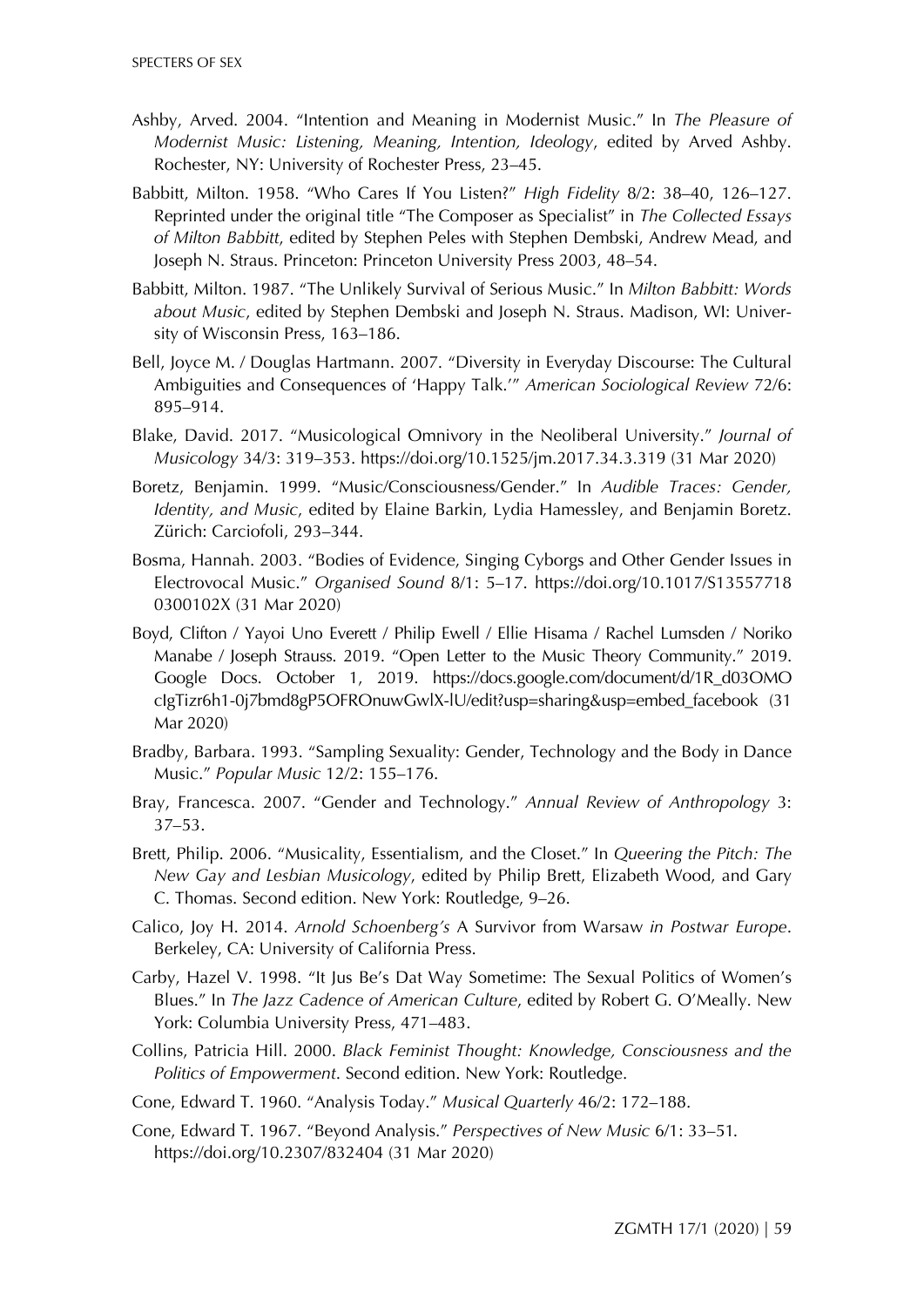- Cox, Arnie. 2016. *Music and Embodied Cognition: Listening, Moving, Feeling, and Thinking*. Bloomington, IN: Indiana University Press.
- Cusick, Suzanne. 2006. "On a Lesbian Relationship with Music: A Serious Effort Not to Think Straight." In *Queering the Pitch: The New Gay and Lesbian Musicology*, edited by Philip Brett, Elizabeth Wood, and Gary C. Thomas. Second edition. New York: Routledge, 67–84.
- Davis, Angela Y. 1995. *Blues Legacies and Black Feminism: Gertrude "Ma" Rainey, Bessie Smith, and Billie Holiday*. New York: Vintage Books.
- Denton, Nancy A. / Glenn D. Deane. 2010. "Researching Race and Ethnicity: Methodological Issues." In *The SAGE Handbook of Race and Ethnic Studies*, edited by Patricia Hill Collins and John Solomos. London: SAGE, 67–89.
- Derrida, Jacques. 1994. *Specters of Marx: The States of the Debt, the Work of Mourning and the New International*. Translated by Peggy Kamuf. London: Routledge.
- Drott, Eric. 2012. "What Inclusiveness Excludes." *Journal of the American Musicological Society* 65/3: 825–830.
- Duggan, Lisa. 2002. "The New Homonormativity: The Sexual Politics of Neoliberalism." In *Materializing Democracy: Toward a Revitalized Cultural Politics*, edited by Russ Castronovo and Dana D. Nelson. Durham, NC: Duke University Press, 175–194.
- Gleason, Scott Michael. 2013. "Princeton Theory's Problematics." PhD thesis, Columbia University.
- Goh, Annie. 2017. "Sounding Situated Knowledges: Echo in Archaeoacoustics." *Parallax* 23/3: 283–304.<https://doi.org/10.1080/13534645.2017.1339968> (31 Mar 2020)
- Graff, Gerald. 1989. *Professing Literature: An Institutional History*. Chicago: University of Chicago Press.
- Guck, Marion A. 1994. "A Woman's (Theoretical) Work." *Perspectives of New Music* 32/1: 28–43.<https://doi.org/10.2307/833150> (31 Mar 2020)
- Hanninen, Dora A. 2001. "Orientations, Criteria, Segments: A General Theory of Segmentation for Music Analysis." *Journal of Music Theory* 45/2: 345–433. [https://doi.org/](https://doi.org/10.2307/3653443) [10.2307/3653443](https://doi.org/10.2307/3653443) (31 Mar 2020)
- Hanninen, Dora A. 2004. "Associative Sets, Categories, and Music Analysis." *Journal of Music Theory* 48/2: 147–218.<https://doi.org/10.1215/00222909-48-2-147> (14 Mar 2020)
- Haraway, Donna. 1988. "Situated Knowledges: The Science Question in Feminism and the Privilege of Partial Perspective." *Feminist Studies* 14/3: 575–599. <https://doi.org/10.2307/3178066> (31 Mar 2020)
- Heidegger, Martin. 1996. *Being and Time: A Translation of* Sein und Zeit. Translated by Joan Stambaugh. Albany, NY: State University of New York Press.
- Hepokoski, James. 1994. "Masculine. Feminine. Are Current Readings of Sonata Form in Terms of a 'Masculine' and 'Feminine' Dichotomy Exaggerated? James Hepokoski Argues for a More Subtle Approach to the Politics of Musical Form." *Musical Times* 135/1818: 494–499.<https://doi.org/10.2307/1003328> (31 Mar 2020)
- Hepokoski, James / Warren Darcy. 2006. *Elements of Sonata Theory: Norms, Types, and Deformations in the Late-Eighteenth-Century Sonata*. New York: Oxford University Press.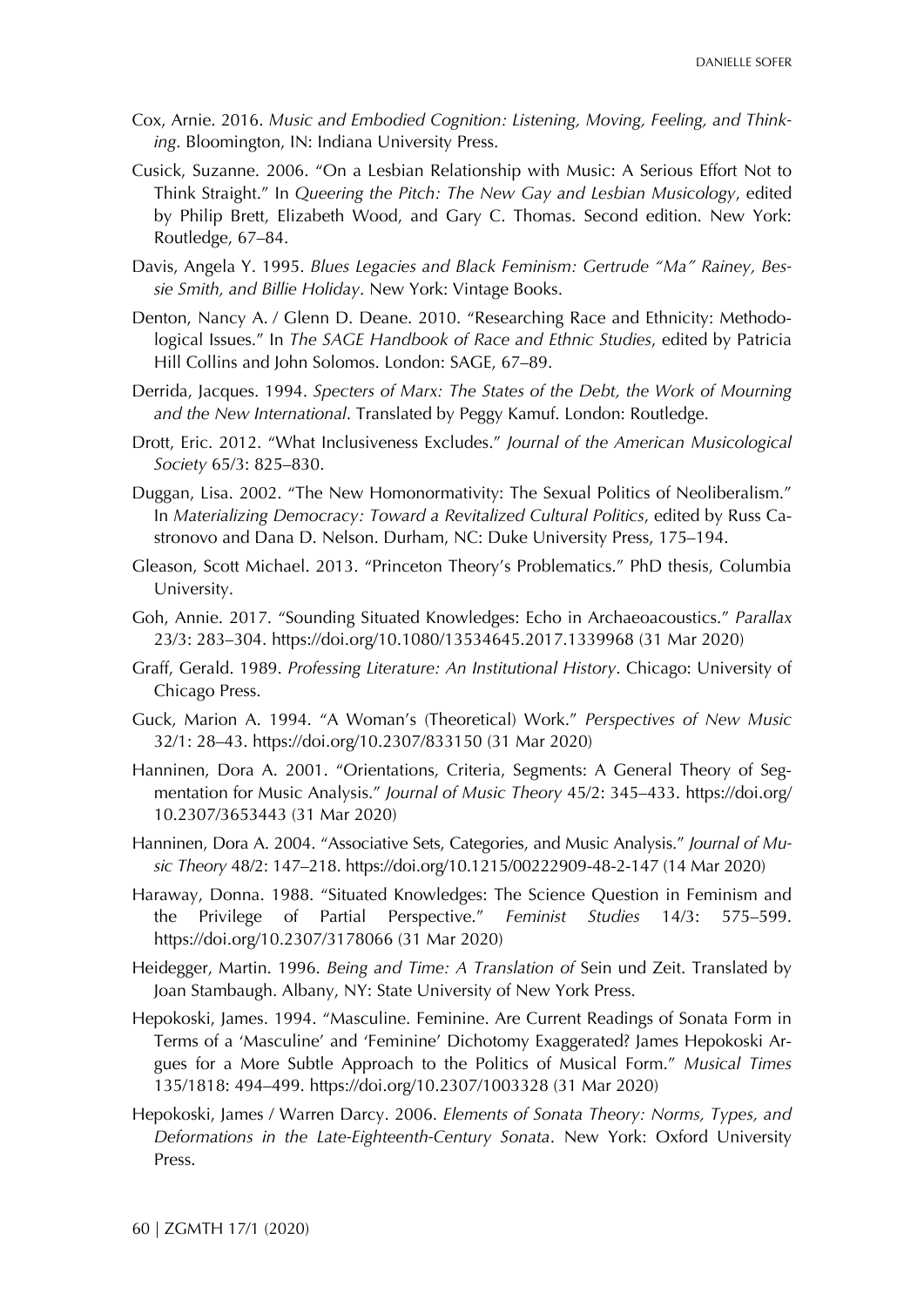- Hisama, Ellie. 2018. "Power and Equity in the Academy: Change from Within." *Current Musicology* 102: 81–92.
- Hisama, Ellie. 2019. "Getting to Count." Plenary Address presented at the Annual Conference of the Society for Music Theory, Columbus, Ohio, 9 November.
- Holmes, Jessica A. 2016. "Singing beyond Hearing." *Journal of the American Musicological Society* 69/2: 542–547.
- hooks, bell. 1992. *Black Looks: Race and Representation*. Boston: South End Press.
- Hubbs, Nadine. 2014. *Rednecks, Queers, and Country Music*. Berkeley: University of California Press.
- Husserl, Edmund. 1962. *Ideas*. Translated by W. B. Boyce Gibson. New York: Collier-Macmillan.
- Irigaray, Luce. 1985. *This Sex Which Is Not One*. Translated by Catherine Porter. Ithaca, NY: Cornell University Press.
- James, Robin. 2010. *The Conjectural Body: Gender, Race, and the Philosophy of Music*. Lanham, MD: Lexington Books.
- Jones, Ladi'Sasha. 2016. "The Public Spaces of Black Women." *Recess*, 17 August: 1–5. <https://www.recessart.org/ladisashajones> (31 Mar 2020)
- Kassabian, Anahid. 2001. "UBISUB: Ubiquitous Listening and Networked Subjectivity." *ECHO: A Music-Centered Journal* 3/2. [http://www.echo.ucla.edu/Volume3-issue2/](http://www.echo.ucla.edu/Volume3-issue2/kassabian/kassabian.pdf) [kassabian/kassabian.pdf](http://www.echo.ucla.edu/Volume3-issue2/kassabian/kassabian.pdf) (31 Mar 2020)
- Kosofsky Sedgwick, Eve. 1997. "Paranoid Reading and Reparative Reading; or, You're So Paranoid, You Probably Think This Introduction Is about You." In *Novel Gazing: Queer Readings in Fiction*, edited by Eve Kosofsky Sedgwick. Durham, NC: Duke University Press, 1–40.
- Lee, Gavin. 2019. "Queer Music Theory." *Music Theory Spectrum* 42/1: 143–153. <https://doi.org/10.1093/mts/mtz019> (31 Mar 2020)
- Lewin, David. 1969. "Behind the Beyond: A Response to Edward T. Cone." *Perspectives of New Music* 7/2: 59–69.
- Lewin, David. 1986. "Music Theory, Phenomenology, and Modes of Perception." *Music Perception* 3/4: 327–392.<https://doi.org/10.2307/40285344> (31 Mar 2020)
- Lewis, George E. / Joy H. Calico, eds. 2019. "Music, Race, and Ethnicity." *Journal of the American Musicological Society* 72/3, Special Issue.
- Lochhead, Judy. 1982. "The Temporal Structure of Recent Music: A Phenomenological Investigation." PhD dissertation, State University of New York at Stony Brook.
- Lochhead, Judy. 1999. "Hearing 'Lulu.'" In *Audible Traces: Gender, Identity, and Music*, edited by Elaine Barkin, Lydia Hamessley, and Benjamin Boretz. Zürich: Carciofoli, 233–252.
- Loza, Susana. 2001. "Sampling (Hetero)Sexuality: Diva-Ness and Discipline in Electronic Dance Music." *Gender and Sexuality* 20/3: 349–357.
- Maus, Fred E. 1993. "Masculine Discourse in Music Theory." *Perspectives of New Music* 31/2: 264–293.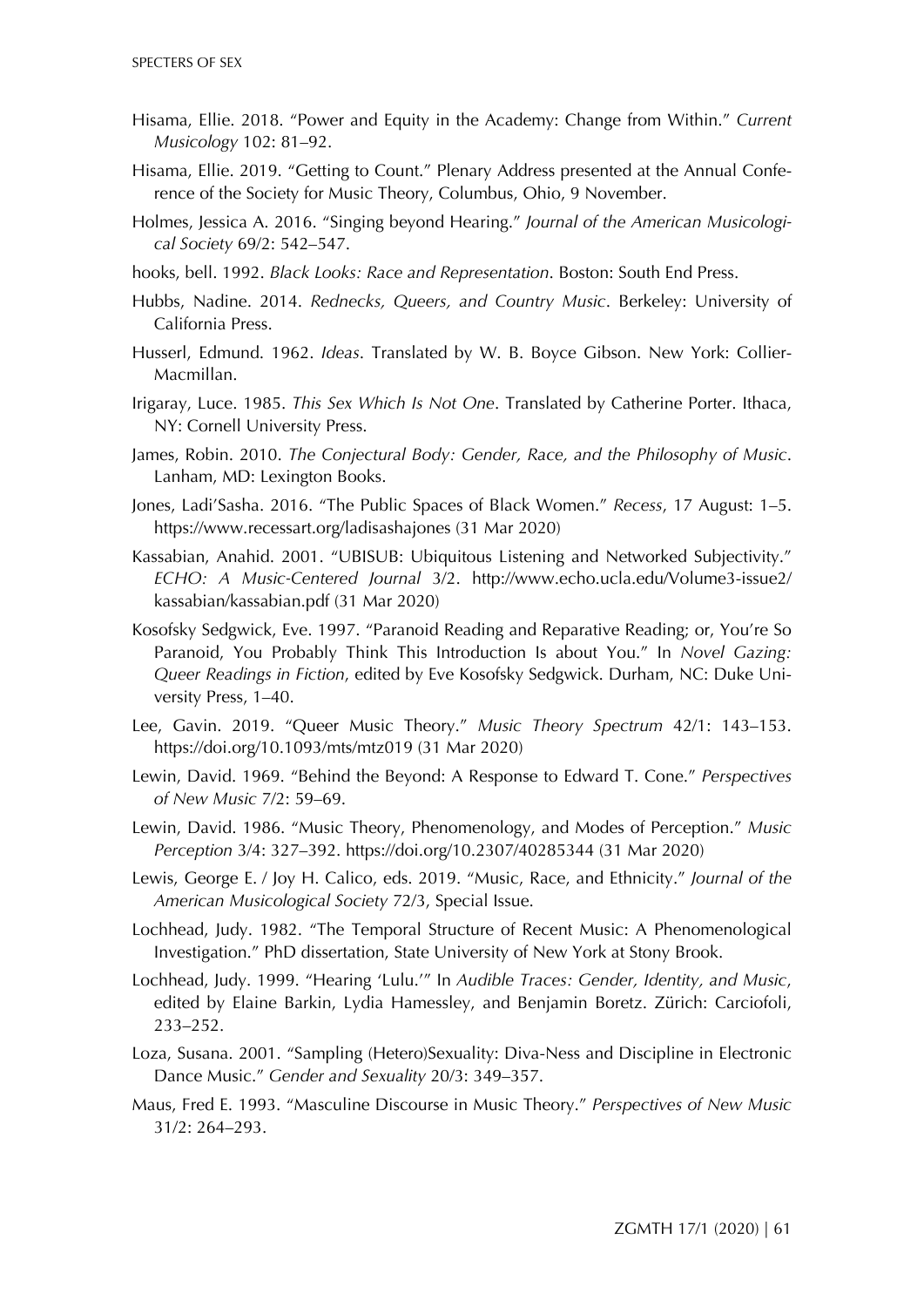- Maus, Fred E. 2004. "Sexual and Musical Categories." In *The Pleasure of Modernist Music: Listening, Meaning, Intention, Ideology*, edited by Arved Ashby. Rochester, NY: University of Rochester Press, 153–175.
- Maus, Fred E. 2013. "Classical Concert Music and Queer Listening." *Transposition. Musique et Sciences Sociales* 3.<https://doi.org/10.4000/transposition.148> (31 Mar 2020)
- Maus, Fred E. 2019. "'What If Music IS Sex?': Suzanne Cusick and Collaboration." *Radical Musicology* 7.<http://www.radical-musicology.org.uk/2019/Maus.htm> (31 Mar 2020)
- McClary, Susan. 1989. "Terminal Prestige: The Case of Avant-Garde Music Composition." *Cultural Critique* 12: 57–81.
- McClary, Susan. 1991. *Feminine Endings: Music, Gender, and Sexuality*. Minneapolis: University of Minnesota Press.
- McClary, Susan. 2000. *Conventional Wisdom: The Content of Musical Form*. Berkeley, CA: University of California Press.
- Meyer-Eppler, Werner. 1968. "Musical Communication as a Problem of Information Theory." *Die Reihe* 8: 7–10.
- Oudshoorn, Nelly / Els Rommes / Marcelle Stienstra. 2004. "Configuring the User as Everybody: Gender and Design Cultures in Information and Communication Technologies." *Science, Technology, & Human Values* 29/1: 30–63.
- Rahn, John. 1979. "Aspects of Musical Explanation." *Perspectives of New Music* 17/2: 204–224.<https://doi.org/10.2307/832840> (31 Mar 2020)
- Roby, Bryan K. 2015. *The Mizrahi Era of Rebellion: Israel's Forgotten Civil Rights Struggle, 1948–1966*. Syracuse, NY: Syracuse University Press.
- Rose, Tricia. 2003. *Longing to Tell: Black Women Talk About Sexuality and Intimacy*. New York: Farrar, Straus & Giroux.
- Rosenberg, Jordana. 2014. "The Molecularization of Sexuality: On Some Primitivisms of the Present." *Theory & Event* 17/2.<https://www.muse.jhu.edu/article/546470> (31 Mar 2020)
- Sági, Mária / Iván Vitányi. 1988. "Generative Processes in Music: The Psychology of Performance, Improvisation, and Composition." In *Experimental Research into Musical Generative Ability*, edited by John Sloboda. Oxford: Oxford University Press. Oxford Scholarship Online, 2012. <https://doi.org/10.1093/acprof:oso/9780198508465.003.0008> (31 Mar 2020)
- Scherzinger, Martin. 2002. "Feminine/Feminist? In Quest of Names with No Experiences (Yet)." In *Postmodern Music/Postmodern Thought*, edited by Judy Lochhead and Joseph Auner. New York: Routledge, 141–174.
- Shreffler, Anne C. 2000. "The Myth of Empirical Historiography: A Response to Joseph N. Straus." *Musical Quarterly* 84/1: 30–39[. https://doi.org/10.1093/mq/84.1.30](https://doi.org/10.1093/mq/84.1.30) (31 Mar 2020)
- Sofer, Danielle. 2014. "Convergences in Music Analysis (or, Music Theory's Queer Complex)." Invited lecture at the Society for Music Theory's Queer Resource Group Business Meeting on the topic "What happens when Queer Theory + Music Theory?" 6–9 November 2014. Annual Meeting of the Society for Music Theory, Milwaukee, Wisconsin, USA.<https://www.shlomitsofer.com/docs> (21 May 2020).